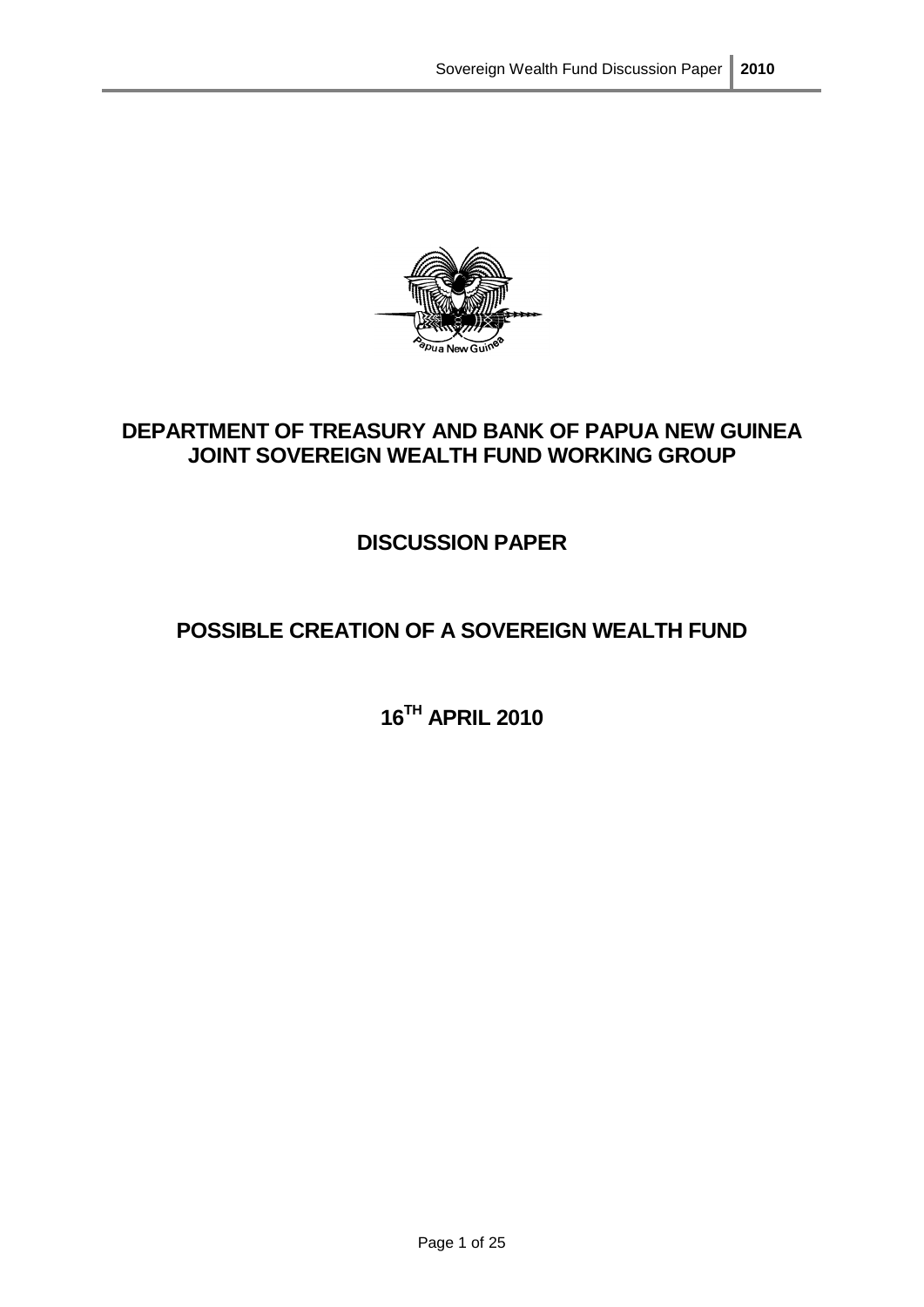## **JOINT WORKING GROUP DISCUSSION PAPER**

The development of the Papua New Guinea Liquefied Natural Gas (PNG LNG) project, and the prospect of others, has the potential to transform PNG"s economy and substantially improve the standard of living of all Papua New Guineans.

In light of the substantial future revenues arising from LNG, it will be important that PNG has robust, transparent and effective arrangements in place to manage this revenue.

In March 2010, the National Executive Council (NEC) established a joint Department of Treasury-Bank of Papua New Guinea Working Group to:

- a. Assess the appropriateness of the current framework;
- b. Seek feedback from international institutions (including the IMF, World Bank and ADB) and other appropriate Governments;
- c. Canvass possible options for Government consideration, including the possible creation of an offshore fund to manage windfall revenues arising from the PNG LNG project; and
- d. Report back to NEC by 30 June 2010.

In undertaking this work, the Working Group is consulting with, and seeking input from, PNG Government agencies and relevant domestic and international stakeholders.

As part of this process, the Working Group has prepared this discussion paper to canvass key issues, reflect initial consultations with priority domestic stakeholders and identify issues requiring further examination.

In considering these issues, the Working Group has been guided by international best practice, the Sovereign Wealth Fund Generally Accepted Principles and Practices (Santiago Principles), the Prime Minister's Parliamentary Statement on Financial Close for the PNG LNG Project, the Long Term Development Strategy and Papua New Guinea Vision 2050.

The paper is structured broadly around two central themes – economic matters and design issues, with discussion drawn from the Working Group"s consideration of these issues.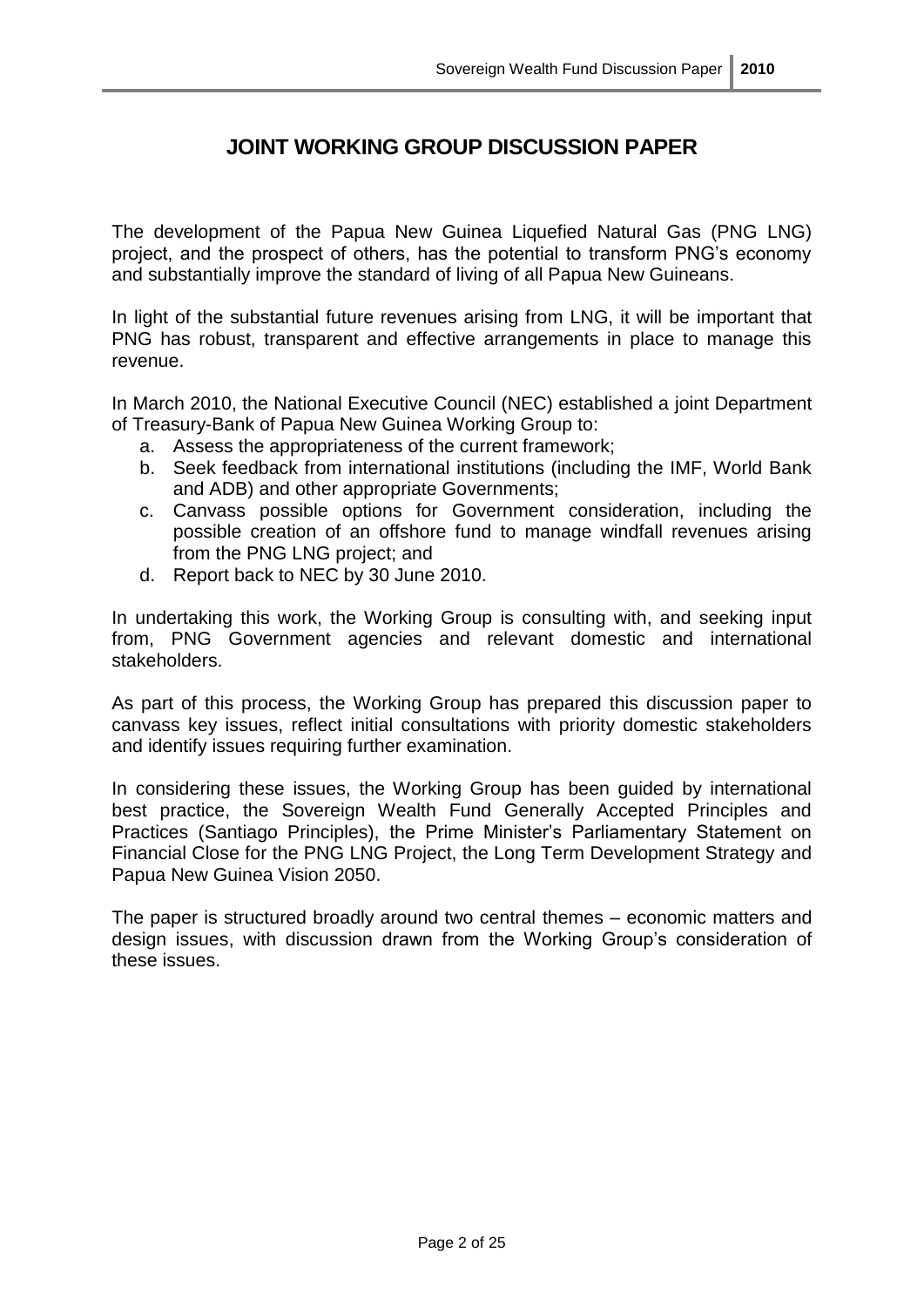## **SECTION 1 - ECONOMIC MATTERS**

### **1.1 Introduction**

As a small, commodity exporting, resource rich, developing country, the PNG economy is likely to be significantly impacted by the emergence of a new resource sector through LNG production.

This presents an opportunity to significantly advance and develop PNG. However, it is possible that the emergence of LNG as a major revenue source may give rise to major macroeconomic pressures such as Dutch disease, which are more likely to be prevalent when a country relies heavily on revenues from commodity exports.

Past experience from the emergence of new resource sectors and earlier commodity booms indicates that the country has not successfully translated these revenues into improved socio-economic indicators to the extent that might be expected. Given the opportunities and economic challenges that the emergence of the LNG sector presents, it is important to have in place a robust fiscal framework to support the management of windfall revenues that is necessary to underpin social and economic development in the country.

Some of the key macroeconomic policy issues that have been considered by the Working Group are:

- Revenues are likely to remain volatile, uncertain and exhaustible; and even though LNG prices are determined through very long-term contracts, they remain linked to oil prices.
	- Commodity cycle induced volatility.
	- $-$  Demand pressures on inflation and the exchange rate  $-$  the absorptive capacity of the economy.
- Currency appreciation / Dutch disease and the impact of the currency on inflation.
- Monetary policy, including:
	- The operation of monetary policy.
	- Domestic liquidity, the cost of monetary policy and management of BPNG"s balance sheet.
- Fiscal policy, including:
	- The operation and control of fiscal policy.
	- The absorptive capacity of the PNG economy.

## **1.2 PNG's past experience and existing arrangements**

In light of the very large revenues expected from the PNG LNG project, a key consideration for the Government is whether current arrangements remain appropriate, or whether alternative arrangements to strengthen the fiscal framework should be considered.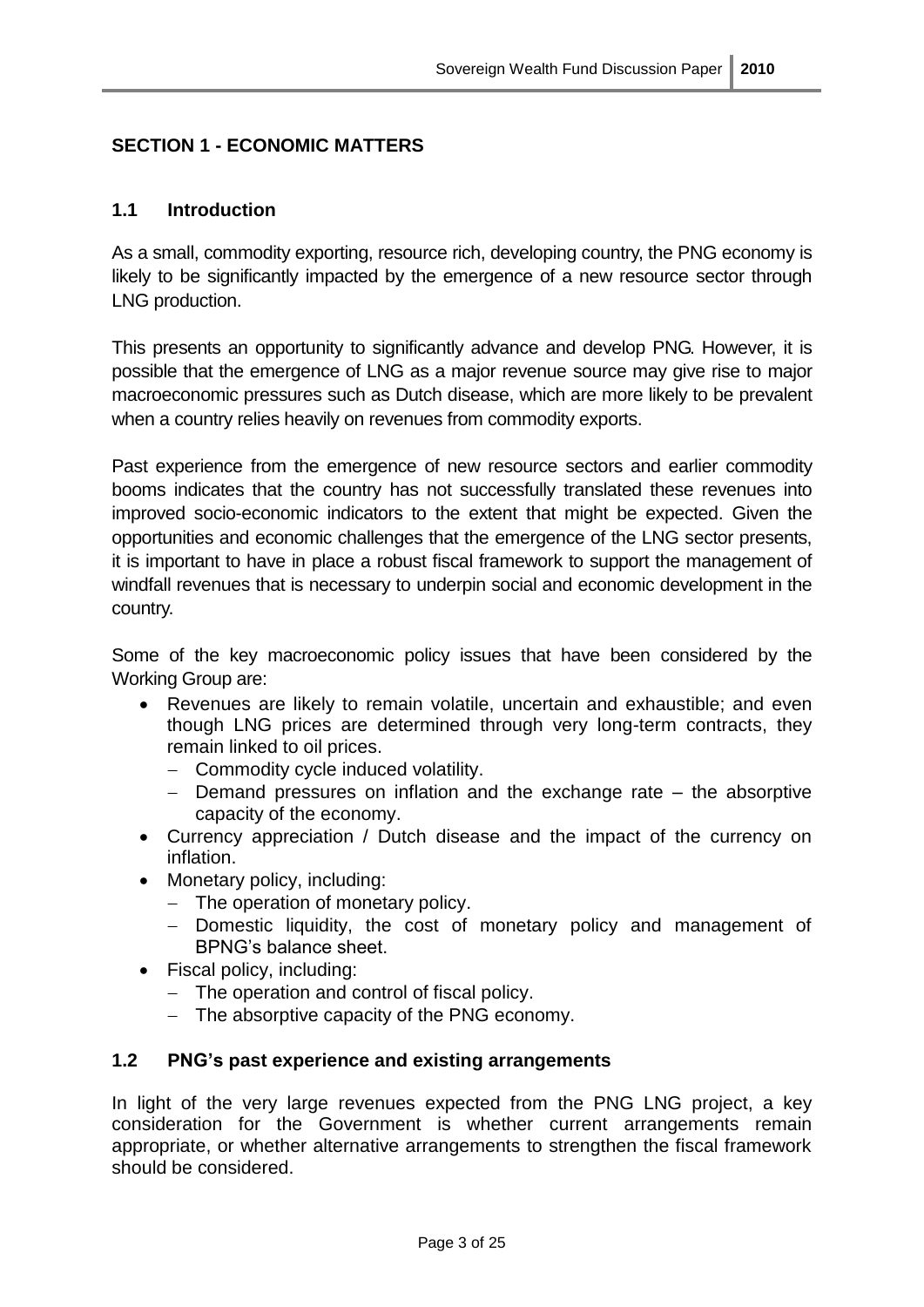In reviewing this topic, key considerations are drawn from PNG's past experience from the recent use of trust accounts and with the previous operation of the Mineral Resource Stabilization Fund (MRSF) from 1974 to 2001. A feature common to both is that they are examples of the onshore management of windfall revenues.

#### *Mineral Resources Stabilization Fund*

MRSF was established by legislation in 1974 as a stabilization fund. The fund was domestically held and invested, with the maximum drawdowns that the Government could make subject to discretionary rules which changed over time.

The effectiveness of the MRSF was mixed. A key limitation of the MRSF was that its funds were invested onshore rather than offshore. There was a high opportunity cost associated with this approach – through low domestic interest earned and limited scope of growing the value of the fund in a small financial market. Other deficiencies included weak governance arrangements and the poor integration with the Budget and operation of fiscal policy.

In 1999 a decision was made to drawdown the entire remaining balance of the fund to retire about a quarter of the Government's short-term domestic debt. The MRSF was subsequently closed.

#### *Trust Accounts*

It is apparent that despite the relative success of the trust accounts (essentially an onshore SWF) as a mechanism to save windfall revenues that arose during the recent commodity price boom period; there were some significant limitations to this approach.

These limitations of domestic trust accounts relate to:

• Inefficient management arrangements. Over recent years, the majority of trust account funds have been held in domestic commercial banks at a very low nominal interest rate. While it was intended that trust account balances be transferred to the Central Bank (Bank of Papua New Guinea - BPNG) on a relatively higher nominal interest rate, this did not occur as planned. This resulted in BPNG having to manage excess liquidity in PNG"s small financial sector by issuing Central Bank Bills (CBBs) to commercial banks and other financial institutions at significantly higher interest rates than being earned by trust accounts.

While this has expanded the domestic debt market, it made the operation of monetary policy much more difficult and expensive. This reduced BPNG"s profitability, with dividends budgeted to be paid by BPNG to the Government not being forthcoming.

The overall impact of this is that BPNG"s balance sheet has expanded rapidly in recent years, which it is now much more difficult to manage. Any appreciation of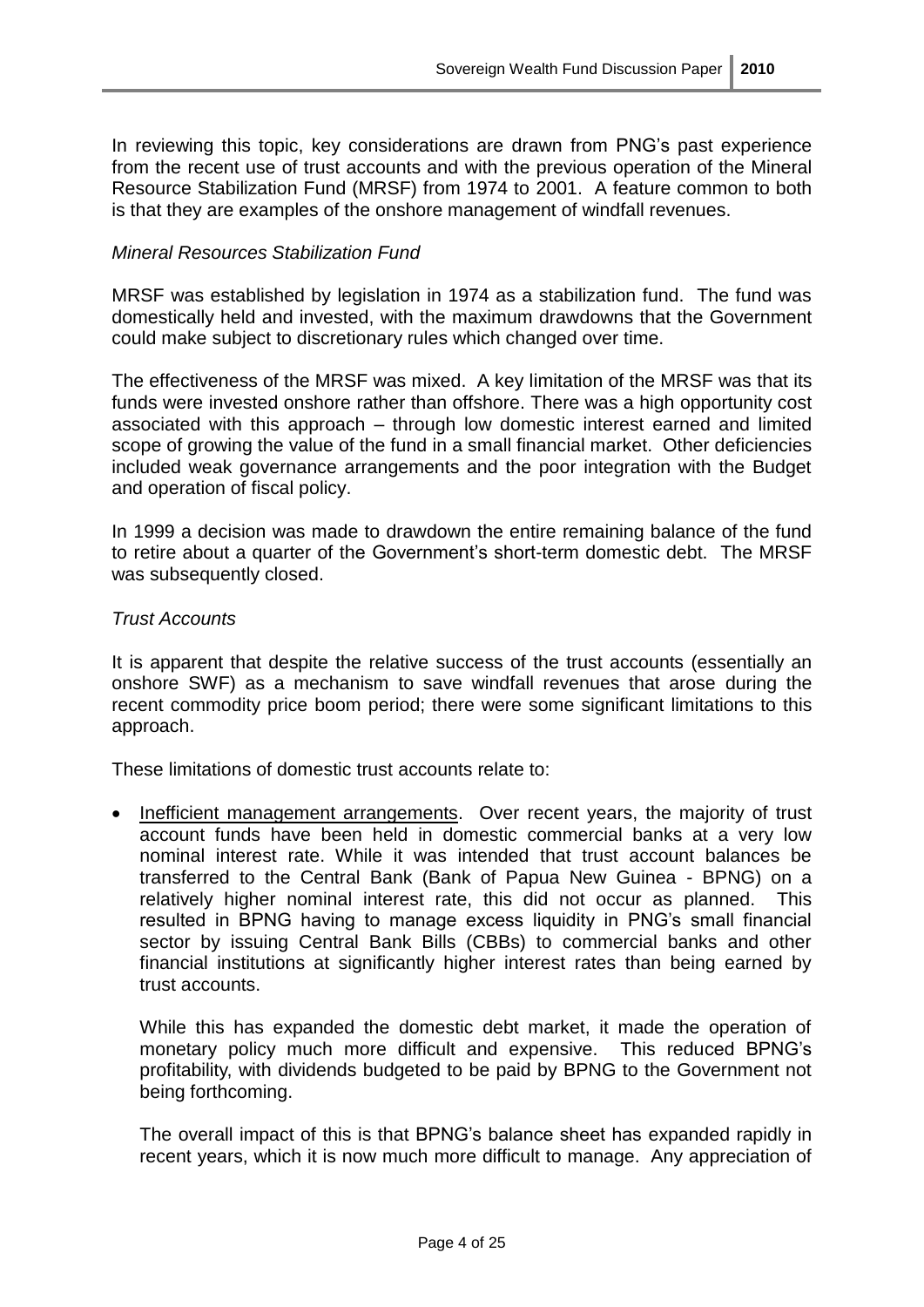the exchange rate led to foreign reserves being revalued lower in Kina terms, resulting in unrealised losses and eroded BPNG"s capital.

- Lack of flexibility. The allocation of funds to trust account for specific purposes limits the flexibility of the Government to use those funds to fund priority investments that emerged later. In addition, controlling actual Government spending through both the budget and from trust funds has made the operation of fiscal policy much more difficult to manage.
- Poor transparency, accountability and governance arrangements. The poor and inconsistent management and reporting of trust fund transactions in recent years suggests there is significant scope to improve transparency, accountability and governance of LNG revenues to effectively manage public resources consistent with international best practice.

In light of these experiences with domestically held funds, a single offshore SWF may be a preferable alternative. This is especially the case as LNG revenues are expected to be much higher than the flow of funds at the height of both the recent and past commodity price booms. The implications for PNG"s exchange rate, the cost and difficulty of operating monetary policy (including managing BPNG"s balance sheet) and maintaining fiscal and macroeconomic stability will all be much more difficult than they have been.

## **1.3 Economic considerations**

One of the most fundamental economic issues for Government to consider is whether the fund should be an offshore or onshore entity. In considering this, the Working Group is conscious of PNG"s development needs and the desirability of using LNG revenues in a manner that promotes macroeconomic stability while underpinning PNG"s Long Term Development Strategy and socio-economic objectives.

A major issue associated with onshore funds, as experienced with the MRSF and trust funds, is that they are all held in domestic currency. This has major ramifications for the exchange rate and the cost and difficulty of operating monetary policy. In addition, the delinking of actual Government spending from budget processes has weakened fiscal policy control, which tends to cause a range of serious macroeconomic pressures. The ability of any onshore fund as an effective policy tool to manage or mitigate these important macroeconomic pressures is very limited.

In addition, the capacity of the economy to absorb large amounts of extra Government spending without causing excessive aggregate demand pressures, resulting in high imports and inflation, will be limited over a given period of time. Adopting an offshore fund for macroeconomic stabilization purposes would still allow the Government to maximise its developing spending program while reducing exchange rate and inflationary pressures as well as avoiding overheating the economy.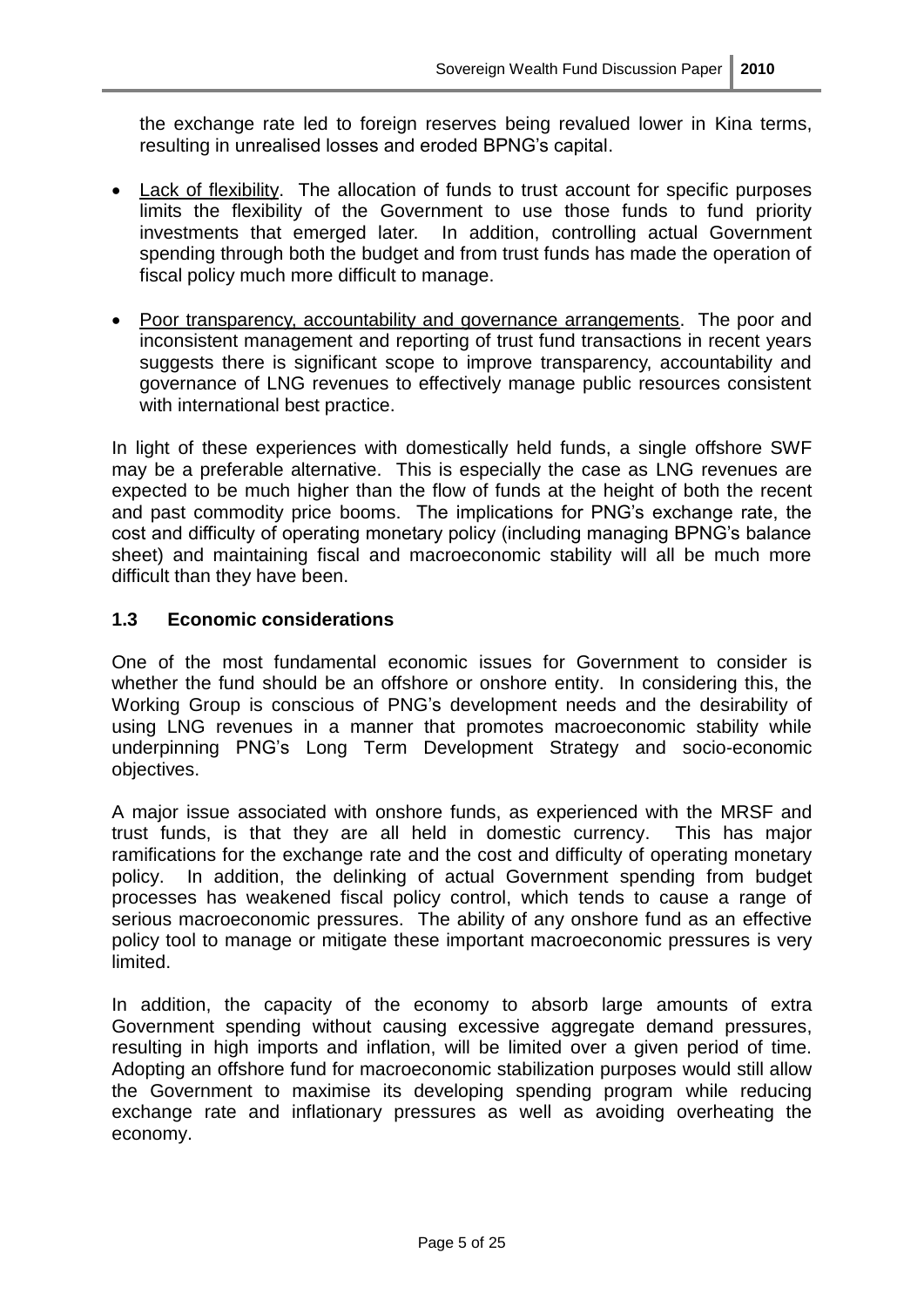With LNG revenues expected to commence from 2014 through dividends and subsequently, through substantial tax revenues, the most immediate impact on the economy is likely to be a sizeable appreciation of the Kina. It is difficult to predict the extent to which the currency will appreciate as it also depends upon a range of other factors.

Furthermore, increased liquidity in the economy would also increase inflationary pressures. Over time, a stronger exchange rate and higher inflation would seriously undermine international competitiveness of the non-mineral exporting sector, particularly agricultural, forestry and fisheries exports, import competing manufactures and tourism.

The likely emergence of these issues is expected to have major ramifications for the operation of monetary and fiscal policy, as highlighted below.

From a monetary policy perspective, an increase in domestic liquidity would have immediate and adverse implications as examined in Section 1.4 below. One major issue relates to the likely need for BPNG to mop up the excess liquidity in order to avoid large inflationary pressures building up which would increase the cost of monetary policy operations. In addition, an appreciation of the Kina will reduce the value of foreign reserves and may cause an unrealised loss on BPNG"s holdings of foreign assets. Both issues would have serious ramifications for BPNG"s profitability and balance sheet.

From a fiscal policy perspective, notwithstanding the country's substantial development and investment needs, the domestic economy does not have an unlimited capacity to absorb large amounts of additional Government spending that would be financed from LNG revenues. Too rapid an increase in Government spending would exacerbate excess aggregate demand pressures that would lead to high imports and inflation. An inflation breakout would affect everybody by increasing price levels of basic goods and services across the country and reducing export competitiveness (in much the same way as an appreciation of the exchange rate would).

Aside from the important macroeconomic limitations of onshore funds, the governance and design issues are also likely to come under more pressure. As experienced with the MRSF, governance issues came under a lot of pressure which partly reflected the structure and composition of the Fund"s Board. As observed by the World Bank, the board was dominated by government officials, and as a result, found it difficult to resist government pressure for large withdrawals. It was also evident that the MRSF was not well integrated with the budget and overall fiscal policy framework.

In addition, the fiscal framework needs to support the good governance of any fund. In 2009, funds flowing from Government trust funds accelerated sharply to be well in excess of maximum limits set under the Medium Term Fiscal Strategy. This breach of fiscal rules highlights the importance of ensuring that governance arrangements are robust and adhered to in order to promote fiscal control and macroeconomic stability.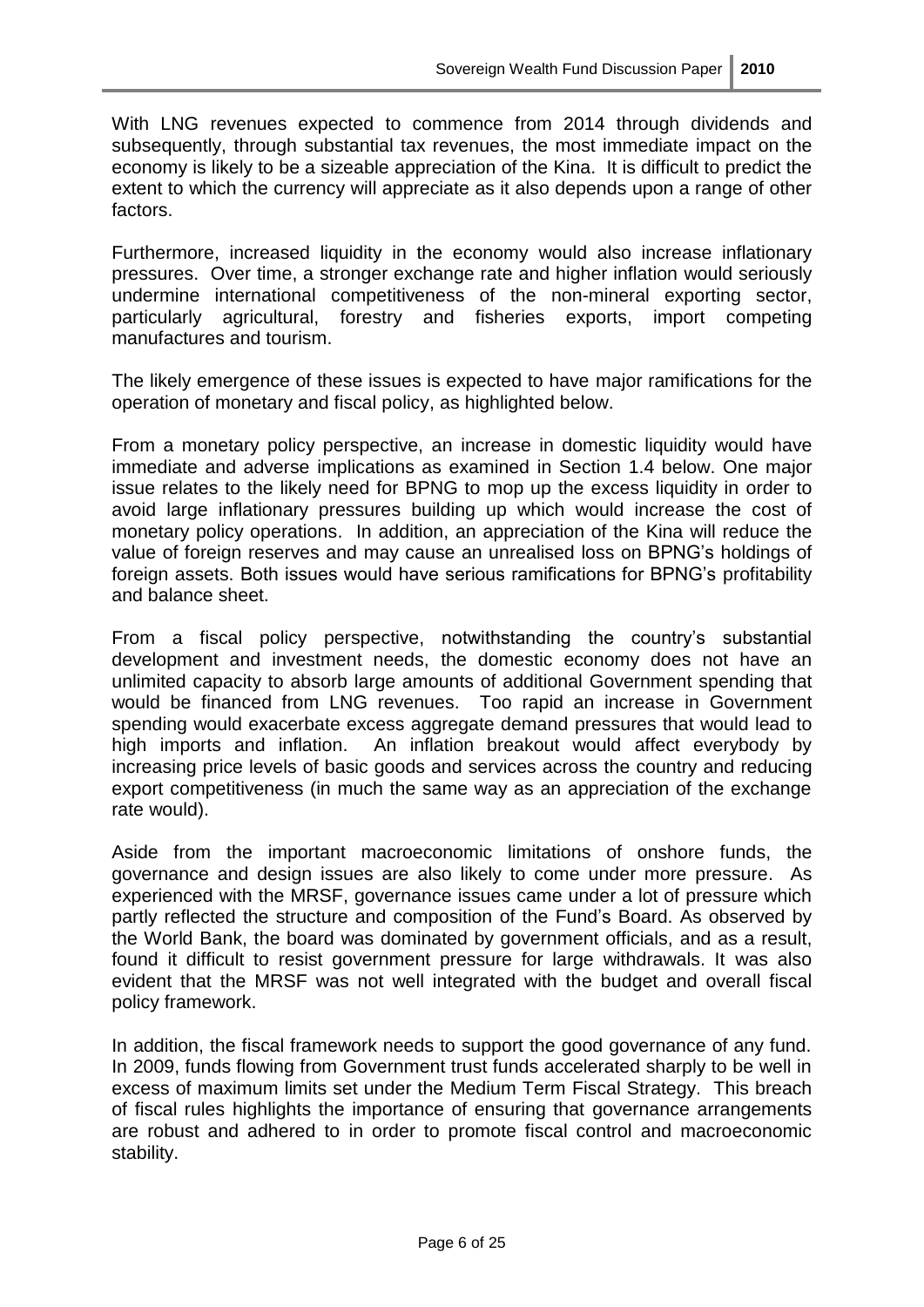In light of these considerations, an offshore fund is the preferable policy mechanism. From an economic standpoint, the IMF has found that such a policy would help protect the competitiveness of the non-mineral sector by sterilizing government savings (out of mineral resource revenue originating from abroad). The main transmission channel for mineral revenues to the economy is fiscal policy via Government spending.

Having an offshore fund would also mean that its funds could be invested in the domestic economy in a manner determined by the Government through the annual budget process at a rate that does not unduly appreciate the currency or cause undue inflationary pressures. The rate of annual spending will be explored further with the aid of various modeling.

From a development and investment standpoint, the extent of Government spending should be in accordance and consistent with PNG"s development needs and plans, while maintaining macroeconomic stability. With the adoption of an offshore fund, the drawdown of funds could support the Government"s development priorities and promote prudent fiscal policy while avoiding a large appreciation of the Kina, a significant increase in the cost of operating monetary policy or an unsustainable expansion of BPNG"s balance sheet.

#### **1.4 Monetary Policy and Issues**

The objective of monetary policy in PNG is to achieve and maintain price stability. This entails low inflation supported by stable interest and exchange rates. The maintenance of price stability leads to:

- Confidence in the Kina exchange rate and management of the economy;
- A foundation for stable fiscal operations of the government;
- Certainty for businesses to plan for long-term investment; and
- A stable macroeconomic environment conducive to economic growth.

Over the past decade, liquidity levels in PNG have increased over fivefold, while total deposits of commercial banks more than quadrupled. The substantial build-up of liquidity in the banking system stems from various sources, including foreign exchange inflows as a result of high international commodity prices; capital injections from abroad (foreign direct investment) and government expenditures.

There is excess liquidity in the banking system, especially since 2000. Commercial banks are currently holding more in free reserves, i.e. funds in excess of the prudential requirement (minimum liquid asset ratio of 25 per cent). Between 2000 and 2009, the free reserves within the banking system averaged 23.3 per cent.

This situation poses a threat to BPNG"s management of monetary policy. These excess funds could go into increased commercial bank lending, thereby fuelling domestic demand and hence, inflationary pressures. Or the funds could flow out of the country through the foreign exchange market by way of higher import demand. This would put downward pressure on the Kina exchange rate and result in higher inflation.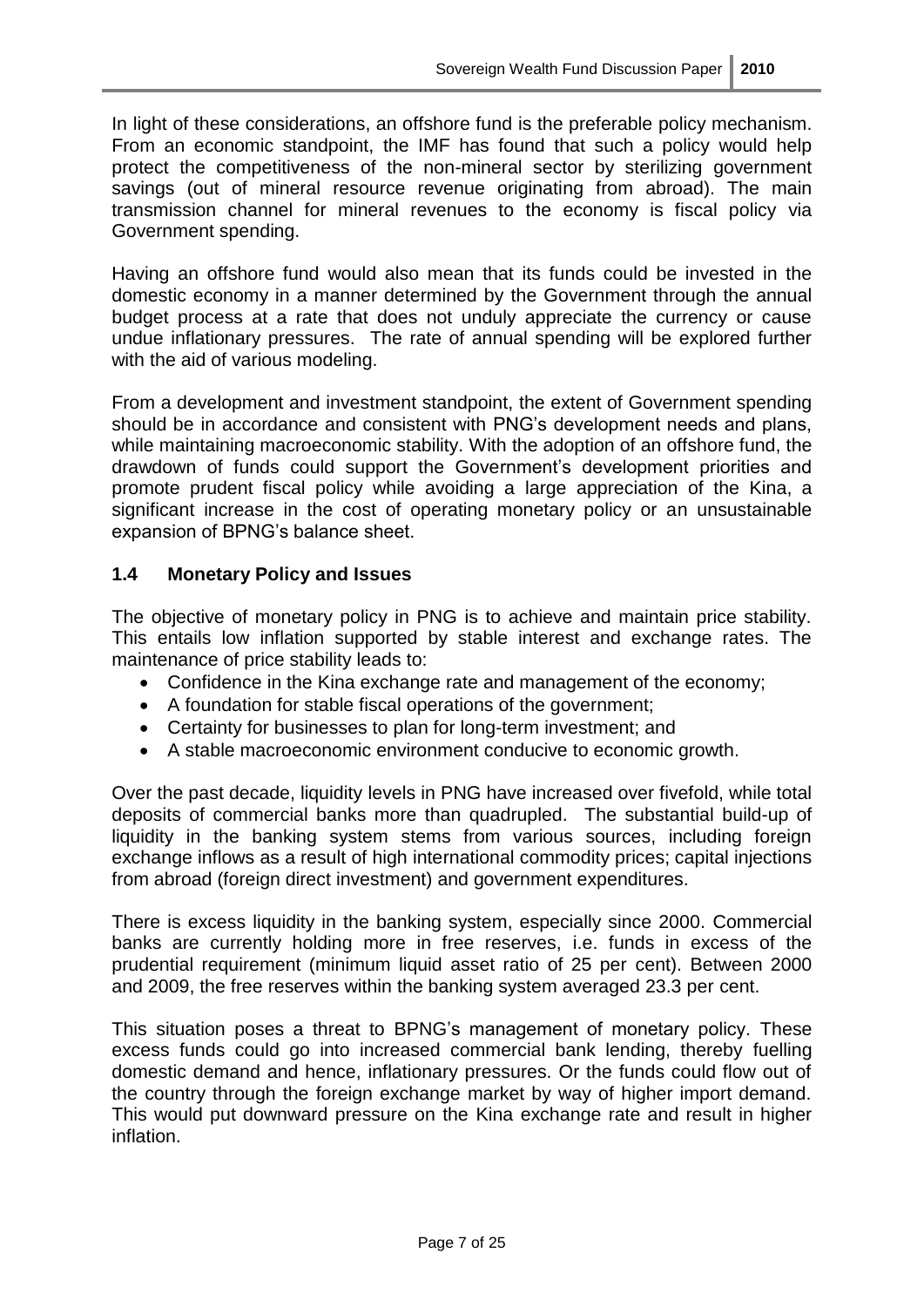In well developed capital markets, open current and capital accounts with a floating exchange rate regime, free international capital mobility ensures that current account balance is maintained. In addition, free international capital mobility naturally regulates excess liquidity and in part eases pressure on the monetary policy operations. Monetary policy operations may come under stress and become expensive, if all of these conditions do not hold.

The windfall revenues from high commodity prices from 2005 to 2008 were placed in trust accounts and used to reduce debt/liabilities. Up to and including the 2009 Budget, a total of K4.6 billion was appropriated to trust accounts for implementation of priority expenditure programs. The fast drawdown of these funds, outside of the National Budget, contributed to the high liquidity and inflation outcomes in 2008 and 2009.

To diffuse this excess liquidity, BPNG needed to issue a large number of Central Bank Bills (CBBs) at substantial cost. CBBs on issue increased from K2.5 billion in 2006 to K4.1 billion in 2009. Accordingly, the cost of monetary policy management increased from K34 million to K197 million per annum over the same period.

The high domestic liquidity situation will be further exacerbated by direct and indirect foreign exchange flows and income growth associated with construction and production from the PNG LNG project. These inflows will inject new liquidity into the banking system as well as increase the demand for goods and services in the country. This liquidity will add further to inflationary pressures.

#### **1.5 Exchange Rate Issues**

Frequent and lumpy inflows and outflows of foreign exchange, for instance during periods of high economic growth has the potential to cause significant volatility in the nominal Kina exchange rate and generate transactional costs for businesses, individuals and the government.

Large inflows, if not quarantined or offset by large outflows, cause the nominal exchange rate to appreciate (increase in value) resulting in financial losses and may make the non-mineral sector decline. This situation is called Dutch disease, where an appreciating currency affects the non-mineral sector by making its exports more expensive, import competing manufactures cheaper and therefore results in an overall loss of competitiveness.

PNG has previously experienced Dutch disease. In the first half of the 1990s, the mineral boom associated with production from the Misima, Porgera, Kutubu and Tolukuma projects as well as the existing project in Ok Tedi increased mineral export earnings and caused the nominal exchange rate to appreciate, even under a fixed exchange rate regime. The large increase in income to landowners, workers of the projects, spin-off business operators and the Government led to high domestic demand, creating a consumption boom and causing high inflation. Increased Government spending and domestic demand went to imports, mainly consumables, which resulted in the collapse of the fixed exchange rate regime in October 1994. The increased activities and high income from the mineral boom also resulted in the neglect of the agriculture sector and other tradeable sectors. The country is still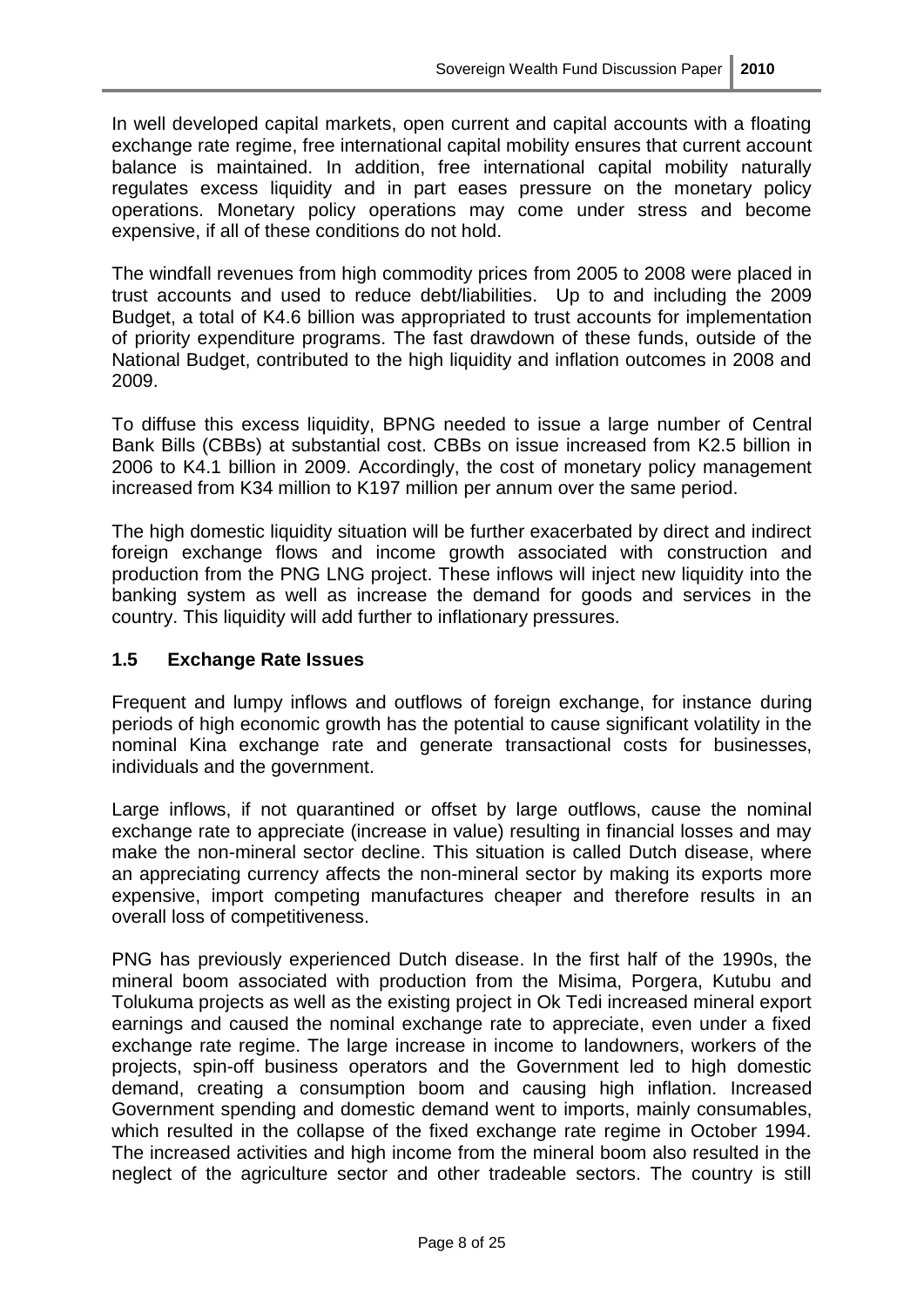recovering from the adverse economic effects of the last mineral boom on the tradeable sectors.

Diffusing large inflows of foreign currency by sterilization will add to the cost incurred by BPNG. The foreign currency inflows will be converted into Kina, adding to liquidity in the banking system. BPNG will therefore have to diffuse these injections to ensure price stability, because the inflows can cause inflation. To neutralize the injections of liquidity, BPNG will have to issue more CBBs, thereby incurring more cost on its balance sheet.

These higher foreign exchange inflows will increase the reserves of BPNG. Unless the capital of BPNG is increased to match these inflows, this will result in a mismatch between the asset and liabilities on BPNG"s balance sheet. A small appreciation of the exchange rate will therefore have a large negative impact on BPNG"s profitability.

In addition, direct or indirect employment of resources by the PNG LNG Project is likely to generate intense economy-wide competition for resources. The resulting overall increase in the price of goods and services may cause an appreciation of the real exchange rate, which may lead to inefficient allocation of resources and make exports from PNG uncompetitive.

#### **1.6 Fiscal policy and Issues**

The operation of fiscal policy in PNG is underpinned by a stable, responsible and prudent framework which is designed to assist the Government to manage its fiscal resources and promote macroeconomic stability.

The fiscal policy framework comprises the Medium Term Fiscal Strategy 2008-12 (MTFS) supported by a debt management strategy, the *Papua New Guinea Fiscal Responsibility Act 2006* and the *Public Finances (Management) Act 1995*.

## **1.6.1 Medium Term Fiscal Strategy**

Since its inception, the MTFS has assisted the Government in achieving the National Goals in the Constitution and its development objectives by providing a framework to handle highly volatile and uncertain amounts of revenue from PNG's commodity exports.

The MTFS divides tax revenue and dividends from mining and petroleum activities (referred to as "mineral revenue") into *normal mineral revenue* and *additional mineral revenue*.

Under the MTFS, 4 per cent of GDP per annum from mineral revenue is regarded as normal mineral revenue – the amount of mineral revenue that can be expected in the absence of a commodity price boom. The purpose of defining normal mineral revenue is to identify a reliable source of funding for ongoing Government spending. Normal mineral revenue is combined with non-mineral revenue to fund spending through the Budget.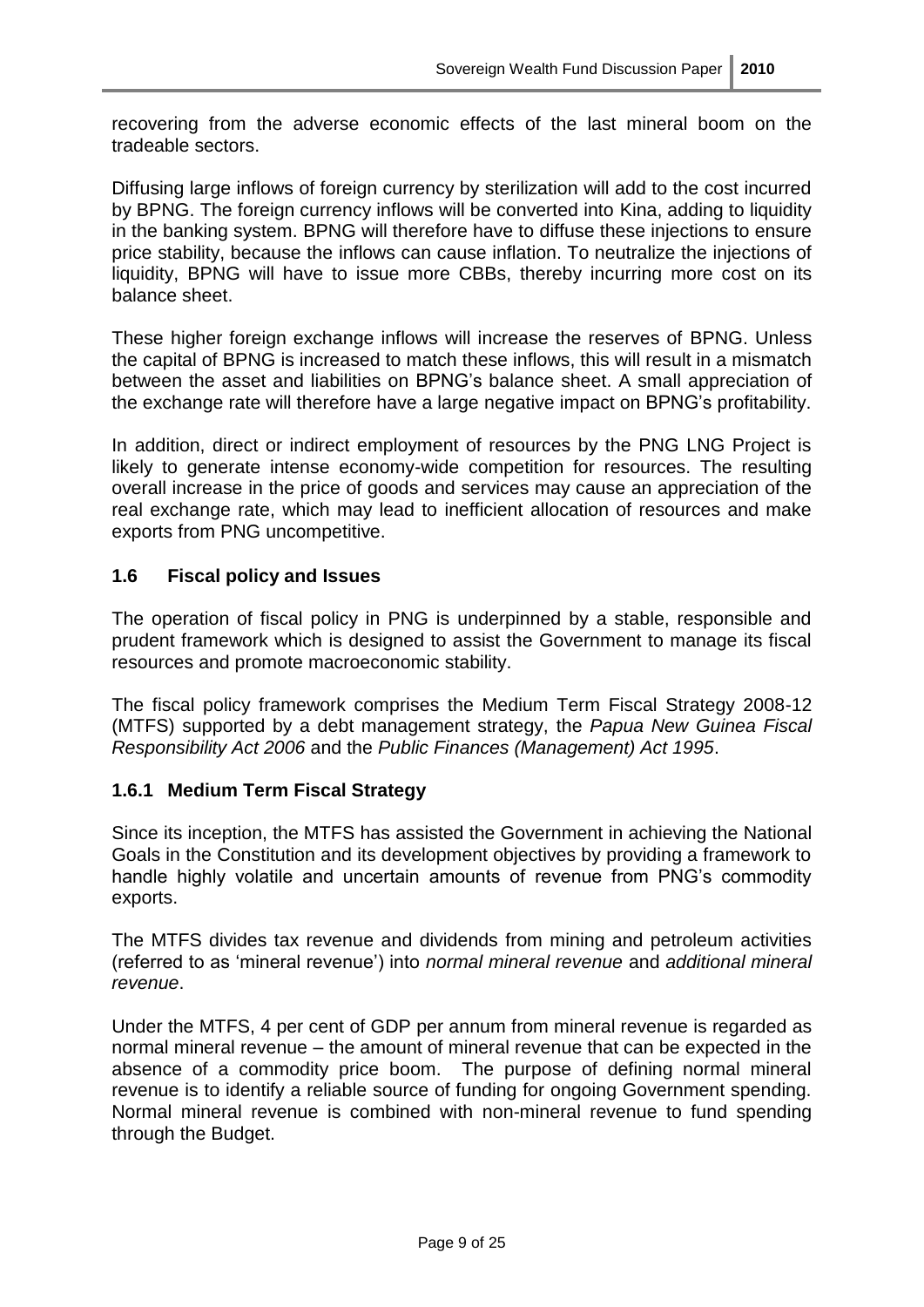Revenue in excess of normal mineral revenue (that is, the portion of mineral revenue over 4 per cent of GDP per annum) is defined as additional mineral revenue. Additional mineral revenue can be used to fund additional public investments and to repay public debt.

The principles for spending additional mineral revenue are to provide benefits to future generations, manage the impact on domestic and import demand, and deliver the highest net benefits to PNG. Importantly, additional mineral revenue should be used flexibly, so that spending is not disrupted if mineral revenue is lower than expected.

Actual Government investment spending from additional mineral revenue is limited to 4 per cent of GDP per annum in the MTFS, in order to help smooth aggregate demand fluctuations. This includes direct Government spending and spending from trust accounts. Hence, the total amount of mineral revenue that can be spent each year is up to 8 per cent of GDP – 4 per cent of GDP of normal mineral revenue, and up to 4 per cent of GDP of additional mineral revenue.

#### *Purpose of the MTFS 4 per cent Rule*

Tax revenue and dividends from mining and petroleum activity is highly volatile, reflecting the inherent volatility of international commodity prices. This will tend to result in volatility in Government spending and the budget balance. The MTFS seeks to manage/smooth the volatility in Government spending and ensure that ongoing spending is kept at a sustainable level.

For example, PNG received substantially higher mineral revenue during the commodity price boom period from 2005 to 2008. It would have been extremely unwise for the Government to have increased ongoing spending to match the higher revenue, as it would have been very difficult to reduce ongoing spending after commodity prices dropped abruptly in late 2008. Hence, the intention of the 4 per cent rule is to limit ongoing spending to the amount of mineral revenue that can be reliably collected each year. The additional mineral revenue is to be spent on one-off public investments and to retire public debt.

The MTFS also seeks to smooth economic growth over the commodity cycle. The caps on spending of normal mineral revenue and additional mineral revenue facilitate counter-cyclical fiscal policy. That is, they tend to provide a contractionary fiscal policy when both commodity prices are high and additional mineral revenue exceeds 4 per cent of GDP, and an expansionary fiscal policy effect when the opposite happens. This helps to manage demand and inflationary pressures during a commodity boom (as occurred in 2007-2008), and provide a fiscal stimulus when commodity prices are weak (as in 2009).

As the size of spending financed from mineral revenue is measured as a percentage of GDP, it does incorporate some procyclical elements. This is because when the economy is growing strongly, it allows more spending from mineral revenue and if economic growth is falling, a lower level of spending is allowed. Nevertheless, in terms of practical application in an environment where data concerning economic developments are poor, the MTFS provides clear and implementable fiscal rules that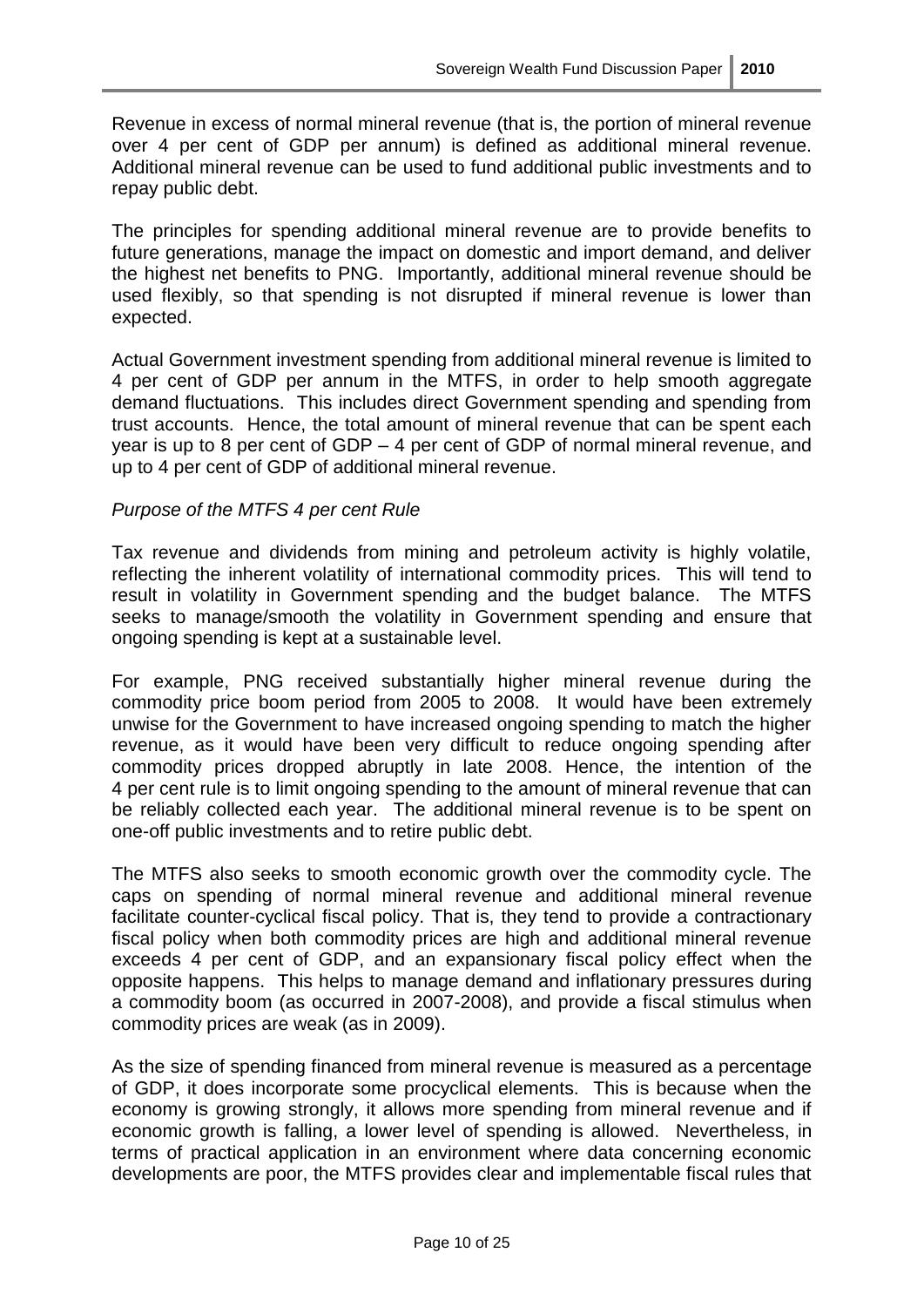were designed to provide a large countercyclical impact while allowing for an increase in government spending during a period of sustained economic growth.

The MTFS also seeks to ensure that the spending of additional mineral revenue provides long-term benefits for PNG and is consistent with the Long Term Development Strategy.

#### *Experience with 4 per cent Rule*

In its first two years of operation, the current MTFS was highly successful in managing fiscal policy and helping PNG withstand the negative impact of the global financial crisis and subsequent recession.

Despite the unexpected Budget deficit in 2008, the MTFS has assisted the Government to manage spending following the collapse in commodity prices in late-2008. Without the MTFS, ongoing spending in 2009 would be much higher, requiring deep cuts to Government spending to avoid large and continuing budget deficits.

In addition, the MTFS has helped shield PNG from the worst effects of the global financial crisis and international recession in 2009. Spending of funds saved in trust accounts during the commodity boom has provided a major stimulus in 2009, supporting economic growth when growth was slowing in PNG and the world was in a recession.

Similarly, the payment of additional mineral revenue into trust funds during the commodity boom helped to ease inflationary pressures when both aggregate demand and inflation were relatively high. It also resulted in the repayment of Government liabilities, reducing the Government's annual debt serving obligations.

However, in 2009, there was a substantial breach of the MTFS spending rule which seeks to limit annual Government spending from additional mineral revenue to 4 per cent of GDP. While a much greater amount than 4 per cent of GDP left Government trust funds, it is unclear whether these funds have been actually spent or transferred to other accounts. This represents a problem with a lack of adherence to the MTFS rules and ineffective management/reporting/accounting of the trust accounts rather than indicating a problem with the rules themselves.

To date, the MTFS has assisted PNG to avoid the economic problems of the past after commodity prices have fallen substantially. Effectively, the MTFS has smoothed Government spending, providing lower Government spending during the commodity boom, and higher Government spending after the end of the commodity boom. With the exception of the substantial breach of MTFS spending rules in 2009, this has represented prudent economic and fiscal management by the Government.

#### **1.6.2 Absorptive Capacity of the Economy**

As well as considering the ongoing appropriateness of the MTFS 4 per cent rule, the Working Group has given consideration to the absorptive capacity of the economy.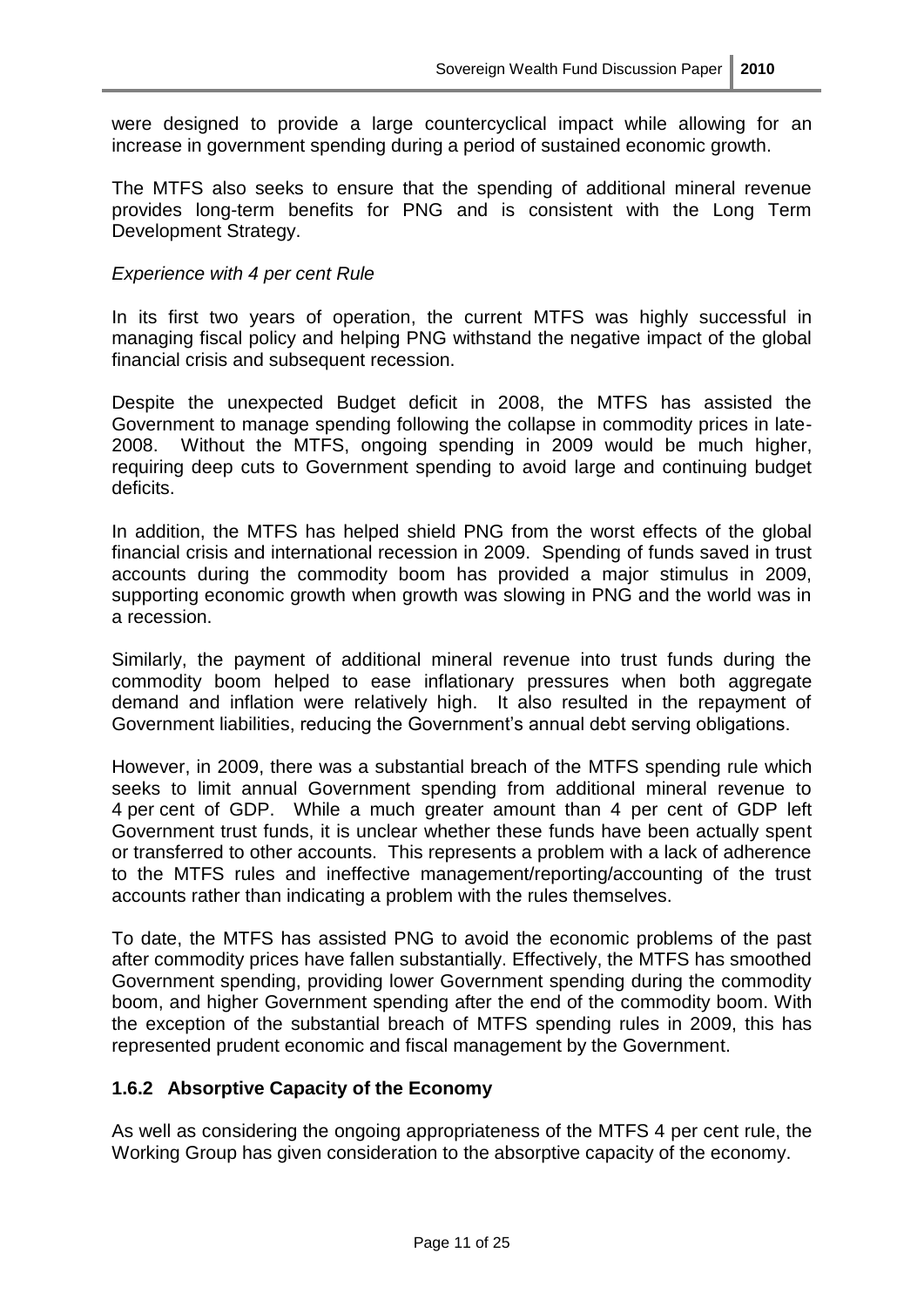In light of the large expected revenues arising from LNG, spending from the Budget should be able to be increased in order to achieve development objectives. However, in order to maintain macroeconomic control, any increased spending needs to be contained to the absorptive capacity of the economy. If increased spending causes the economy to overheat, excess demand pressures will increase imports and inflation, causing investments in the economy to represent poor value for money and worsen rather than improve development prospects.

To assist the Working Group"s consideration of these issues, donor assistance from the Australian Government, World Bank and IMF to prepare economic modeling on the absorptive capacity of the economy has been sought and will be used to inform the Working Group"s advice to Government.

Pending the guidance provided by the economic modeling that has been sought, the existing MTFS rules concerning Government spending allowed from mineral revenue (including LNG revenue into the future) provide a reasonable starting point for consideration. This would mean that a large boost to the economy by LNG project(s) would also allow for a correspondingly large increase in Government spending in level terms, while it would remain the same proportion as a percentage of GDP. Given spending problems in excess of the 4 per cent rule in 2009, mechanisms to ensure adherence to the spending rules will need to be strengthened.

#### **SECTION 2 – DESIGN ISSUES**

#### **2.1 Introduction**

In considering the design of an appropriate SWF, the Working Group has been guided by international best practice, the Sovereign Wealth Fund Generally Accepted Principles and Practices (Santiago Principles), the Prime Minister"s Parliamentary Statement on Financial Close for the PNG LNG Project, the Long Term Development Strategy and Papua New Guinea Vision 2050.

The Prime Minister's statement identified that the Government was exploring options to set up three interrelated funds – a Stabilization Fund (using revenue streams from 30 per cent Corporate Tax and Additional Profits Tax), an Infrastructure Fund (using dividends from the State"s equity stake held by Kroton No. 2) and a Future Fund (using portions of revenues from 30 per cent Corporate Tax and Additional Profits Tax and dividends in the PNG LNG Project).

The Long Term Development Strategy proposed two separate funds – an Infrastructure Wealth Fund (using dividends from the State"s equity stake held by Kroton No. 2) and a Sovereign Investment Trust Fund (using 60 per cent of minerals revenues).

In preparing this discussion paper, the Working Group has consulted with a series of key domestic and international stakeholders. In particular, the Working Group has considered feedback from the Independent Public Businesses Corporation.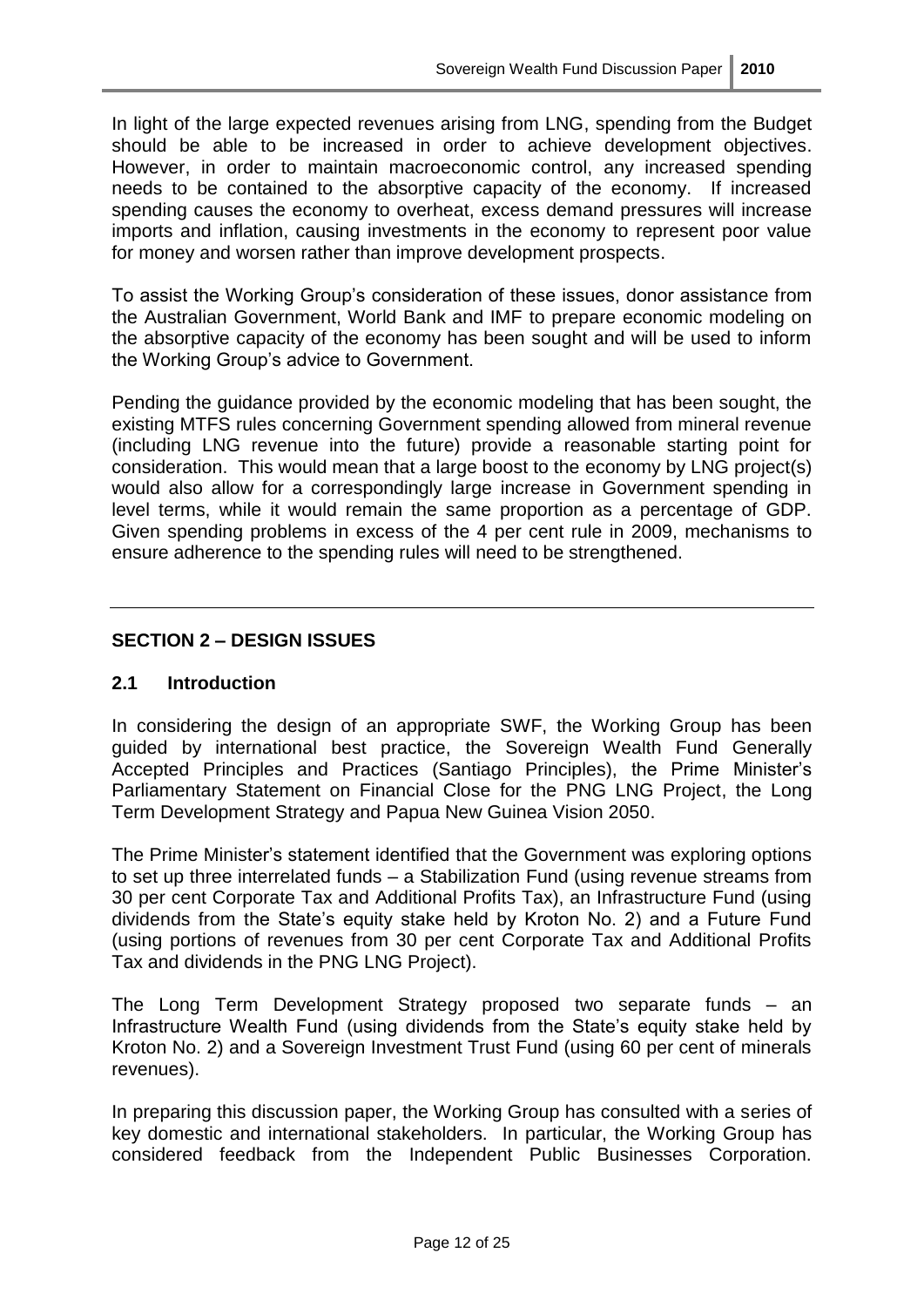Additionally, the Working Group has consulted with, and referenced papers prepared by, the IMF and World Bank**<sup>1</sup>** .

#### **2.2 Objectives of a SWF**

SWFs can be set up for a variety of purposes. Some SWFs have been established for short-term liquidity needs of balance of payments (BOP); some for fiscal stabilization; some to meet future pension liabilities; while others are established as saving funds to generate financial cash flows for current and future generations.

PNG"s circumstances suggest that the following are the most important considerations:

- Macroeconomic stabilization volatile and unpredictable mineral and resource revenue, contributing to short-term macroeconomic stability and avoiding deterioration in the quality of public spending.
- Avoidance of Dutch disease to counteract upward pressure on and volatility of the level of real exchange rate, which affect the competitiveness of the non-resource tradable sectors.
- Asset management to help manage (rising) financial assets accrued from natural resource revenue.
- Savings to build up wealth for future generations, ensuring intergenerational equality and long-term fiscal sustainability.

In these circumstances, there are three likely models:

 $\overline{1}$ 

• Stabilization Funds - usually have contingent (deposit and withdrawal) rules, which determine the amount of resources that should be deposited in the fund or that can be withdrawn from it, depending on whether the market commodity price or revenue is higher or lower than thresholds. Such thresholds or reference value, usually preannounced, are typically based on fixed budget commodity prices or on a formula that may be linked to past trends (such as historical moving-average prices) or forecasts of future prices whose primary objective is to insulate the budget and the economy against commodity (usually oil) price swings.

Some countries, including Chile, have established Stabilization Funds to help reduce the impact of volatile revenues on the economy (the MRSF was also an example). Some Stabilization Funds have price or revenue thresholds (Contingent Stabilization Funds, as in Russia and Kazakhstan) and are designed

<sup>1</sup> International Monetary Fund (Fiscal Affairs Department), "*Forthcoming IMF Selected Issues Paper on Managing Windfall Revenues from LNG Projects in Papua New Guinea* (2010)" and the World Bank (East Asia and Pacific Region), "*Managing resource-Induced Volatility in Papua New Guinea: Some Issues for Discussion* (2010)".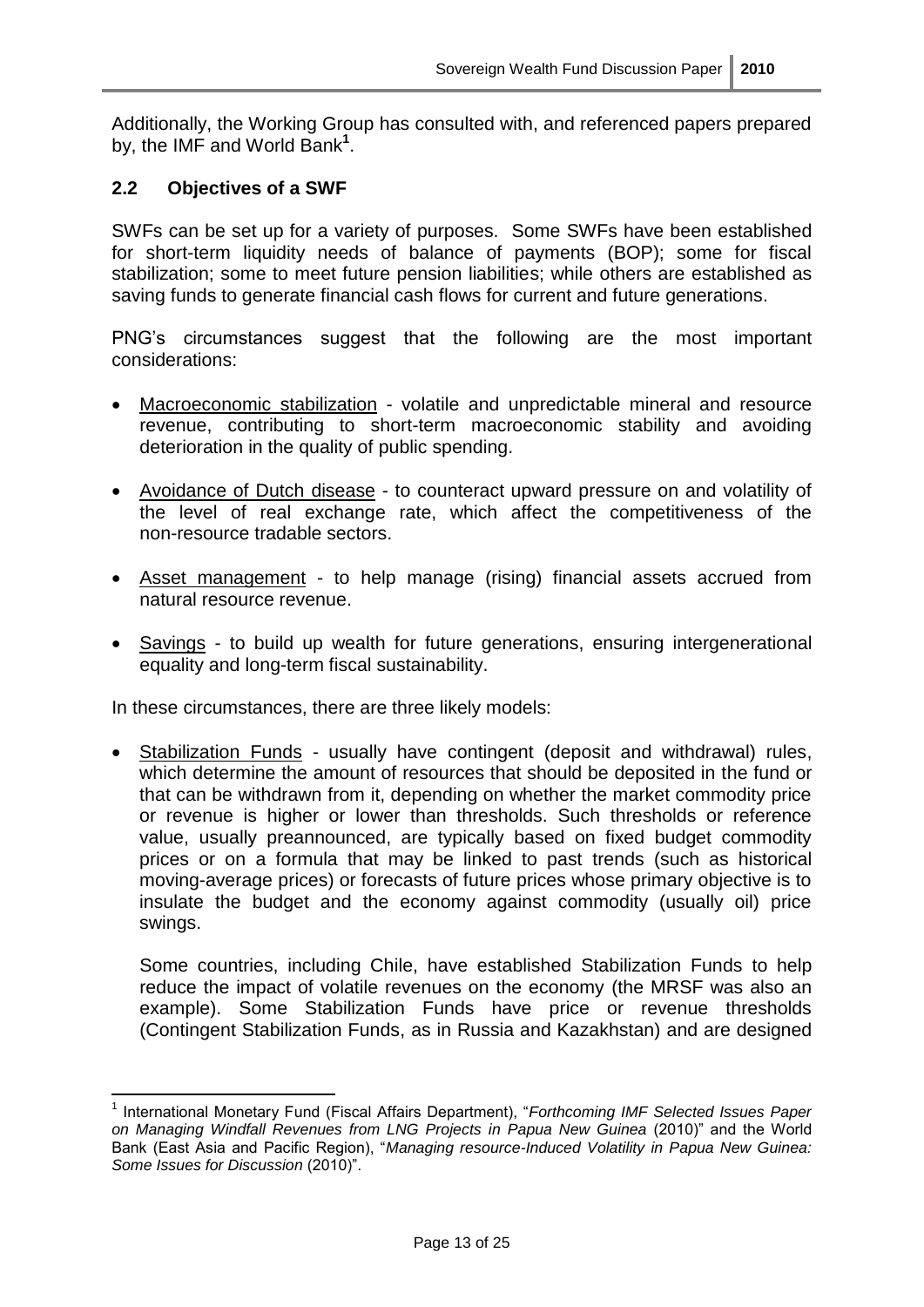to accumulate resources when either the price or the revenue are above a certain threshold and transfer resources to the budget when below the threshold.

- Savings Funds which aim to convert non-renewable assets into a more diversified portfolio of assets and income streams and mitigate the effects of Dutch disease. The deposit rules are usually non-contingent revenue based and withdrawal rules are typically based on *bird in hand* – i.e. limited to financial yield – or *permanent income* – withdrawn gradually to ensure a constant share for each generation. Generally, Savings Funds have the goal of saving the resourcerelated wealth for future generations (for example, Timor-Leste's Petroleum Fund).
- Financing Funds which can have both stabilization and saving objectives, have much more flexible operational rules. In financing funds, typically little more than a government account, net inflows effectively mirror the overall budget balance. Under the rules in place, the budget is required to transfer to the fund net mineral revenues. In turn, the fund finances the budget's non-mineral deficit through a reverse transfer. The fund"s net flows are linked to the overall fiscal surplus or deficit. In this way, a financing fund provides an explicit and transparent link between fiscal policy and asset accumulation. Changes in the assets held by the fund correspond to those in the overall net financial asset position of the government. Norway"s Government Pension Fund – Global, is an example of such a fund, and is considered to be a benchmark SWF.

In light of these considerations, an offshore Financing Fund is likely to be the most suitable for PNG. Drawing on international best practice and past experience, key design elements would include:

- Fully integrating the SWF with the budget and fiscal framework. Drawdown rules need to be developed that directly support the Government"s development and investment objectives. All revenues from the PNG LNG project should eventually flow through the Budget. In considering the Prime Minister's recent statement, a single offshore SWF with specific drawdown arrangements could be an effective approach to achieve the three desired objectives.
- Governance, transparency, disclosure, accountability and asset management rules based on international best practice (for example, Norway"s Government Pension Fund – Global and Australia"s Future Fund). The SWF should invest only in foreign assets and be restricted from purchasing PNG government debt or investing or lending directly domestically. The assets of the SWF should not be pledged as collateral against any borrowings by the Government.
- Ensure proper surveillance by Parliament. Regular audits by reputable internationally recognized firms, and regular disclosure of SWF assets and liabilities, operating performance, risks, and investments, and any other relevant information for public disclosure.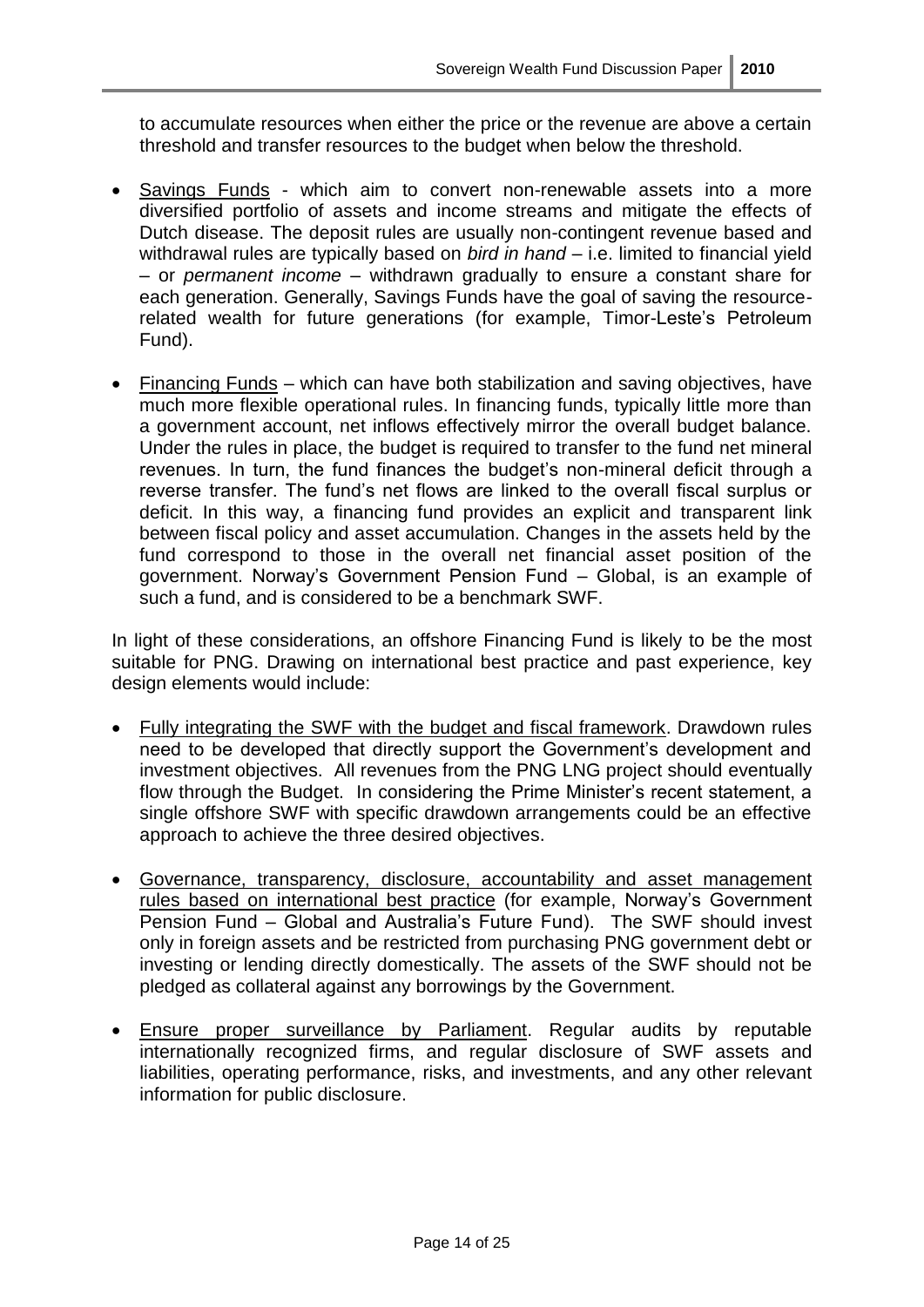#### **2.3 International Experiences with SWFs**

The institutional and operational setup of SWFs varies. Some examples include Norway, Botswana, Chile, Timor-Leste, Russia, Australia, United States and Kazakhstan.

Norway"s Government Pension Fund - Global was established in 2005, replacing the initial State Petroleum Fund established in 1990. The fund is managed by the Ministry of Finance, while its operational matters are housed within the fund management division, an independent business area of the Central Bank of Norway. It invests offshore in a pool of asset classes around the world to diversify risks and income streams, promote macroeconomic stability and minimise effects of Dutch disease. The fund operates within a balanced-budget framework, which minimizes accumulation of public debt and fiscal slippages.

In Botswana, the Reserve Management Fund (RMF) was established in 1993 and is managed by the Central Bank of Botswana. External investment managers are engaged to invest foreign exchange earnings from diamond exports in a pool of assets in developed capital markets to diversify risk and returns.

Chile is a major copper producer. In 1985, the Chilean Government established the Copper Stabilization Fund to stabilize both the exchange rate and fiscal implications from volatility in Copper revenues. In 2006, the Economic and Social Stabilization Fund (FESS) replaced the Copper Stabilization Fund, with the intent that draw downs from the fund are used for counter-cyclical social spending during economic downturns to ensure that public spending is no longer dependent on the fluctuations of international copper prices and the global economic developments.

Timor-Leste established its Petroleum Fund in 2005 to receive all revenue generated from its petroleum resources. The Fund is used to finance the Government's Budget with the objective being to save wealth for future generations, de-link spending from volatile revenue, and invest abroad to help maintain macroeconomic stability through sound and transparent management of Timor-Leste"s oil revenues. Timor-Leste"s SWF is currently in the process of being revamped to allow greater scope for higher Government spending.

Russia"s Oil and Gas Fund was established in 2004 and modeled on the Norwegian Fund. The fund accumulates revenues from the export duty for oil and the tax on the oil mining operations when the price for oil exceeds the set cut-off price. Like Norway"s fund, the Oil and Gas Fund serves as an important tool for absorbing excessive liquidity, reducing inflationary pressure and insulating the Russian economy from the volatility of commodity based revenues.

The Future Fund of Australia (FFA) was set-up under the Future Fund Act in 2006, from the proceeds of Australian Government bond issues. Its operational set-up is intended to fund the future unfunded superannuation liabilities of the government.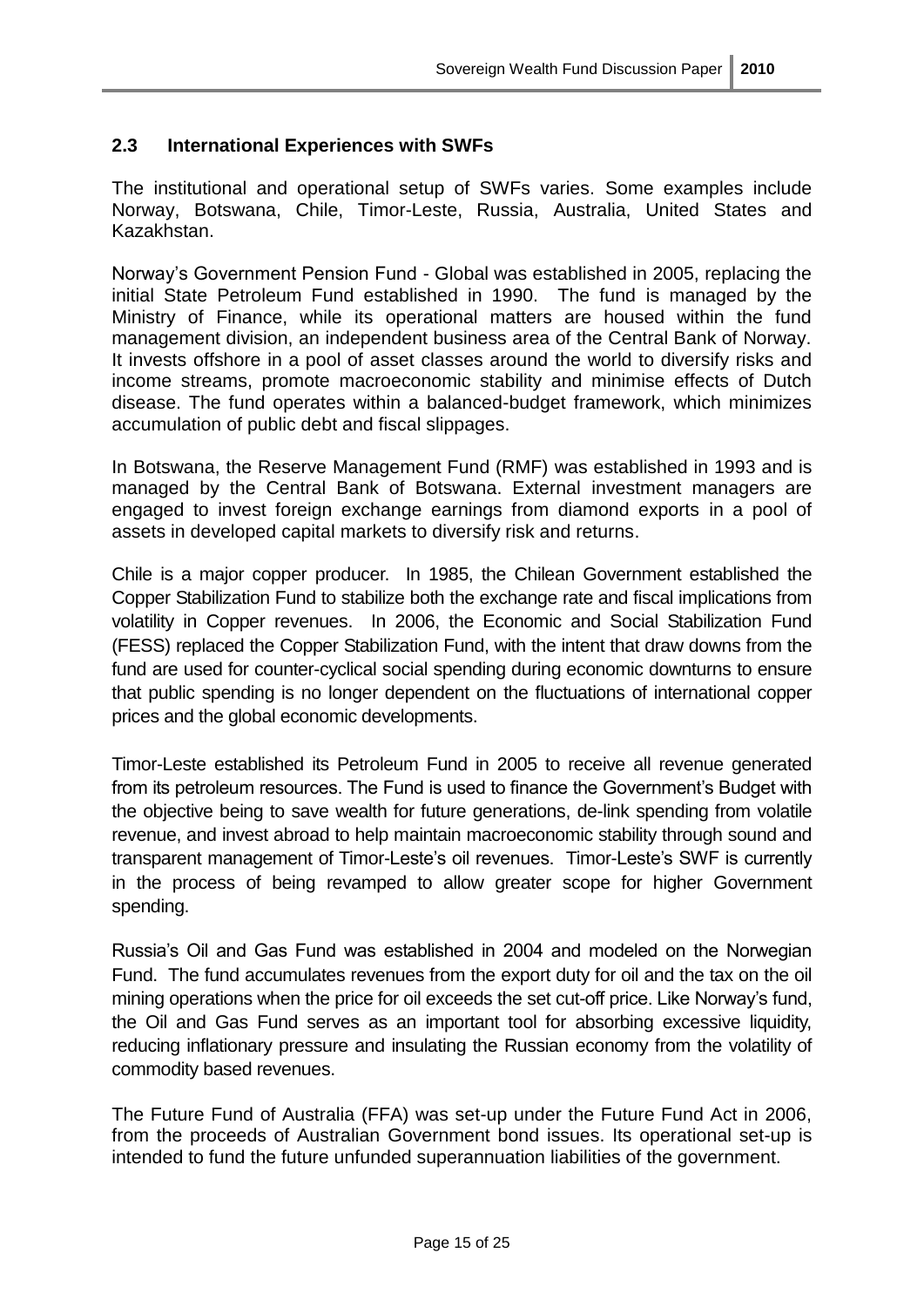The Alaska Permanent Fund (APF), a long-term savings fund, is an independent operating entity, primarily funded by revenues from oil exports in the American state of Alaska. It was established in 1976 by an amendment to the Alaskan constitution, following a national referendum. Its fund managers are entrusted with a duty to generate profits alone, from a diversified portfolio of investments around the world, for distribution to the Alaskan population – this feature makes it quite different from other SWFs. The principal of the Fund cannot be withdrawn at any time.

The National Oil Fund (NOF) of the Republic of Kazakhstan was established by presidential decree in August 2000. The fund was modelled on the Government Pension Fund-Global of Norway and the APF of Alaska. Income generated by the fund is used to fund designated development expenditures to improve the productive capacity of the economy.

These experiences show that fiscal discipline, independent management and prudent investment strategies are important in the success of SWFs in meeting their stated objectives and functions.

## **2.4 Operational Rules**

As defined by the IMF, operational rules for a SWF are guidelines for its operations, and can be rigid, flexible or combination of both. Operational rules typically include specific principles for depositing revenue into the fund, withdrawing resources for direct spending or making transfers to budget, investing the fund"s financial assets (to increase returns), and providing information about revenue inflows and change in financial assets.

In PNG"s case, a SWF"s operational rules need to be consistent with, but are different to, the wider fiscal framework (including the MTFS). For this reason, operational rules should be clearly articulated and consistent with the purpose and objective of the SWF whilst supporting prudent macroeconomic management. The design of these arrangements can vary.

## *Withdrawal and Deposit Rules*

A key design issue for an SWF is whether withdrawal and deposit rules should be rigid or flexible.

In considering this issue, the IMF has found that rules regarding channelling revenues out of and into the fund do not of themselves control spending or deficits at the government level. In particular, if the government is not liquidity constrained (including through arrears), it could borrow or run down assets to finance higher expenditure, as resources are fungible. Thus, if there is insufficient control of expenditures or deficits outside the fund, the advantages of operating a fund that stabilizes resources available to the budget would be limited. The achievement of actual expenditure smoothening therefore requires specific/additional fiscal policy decisions besides the operation of a fund.

Given this, many SWFs rely on relatively rigid operational rules for accumulation and withdrawal of resources. IMF has found that the main rationale behind rigid rules is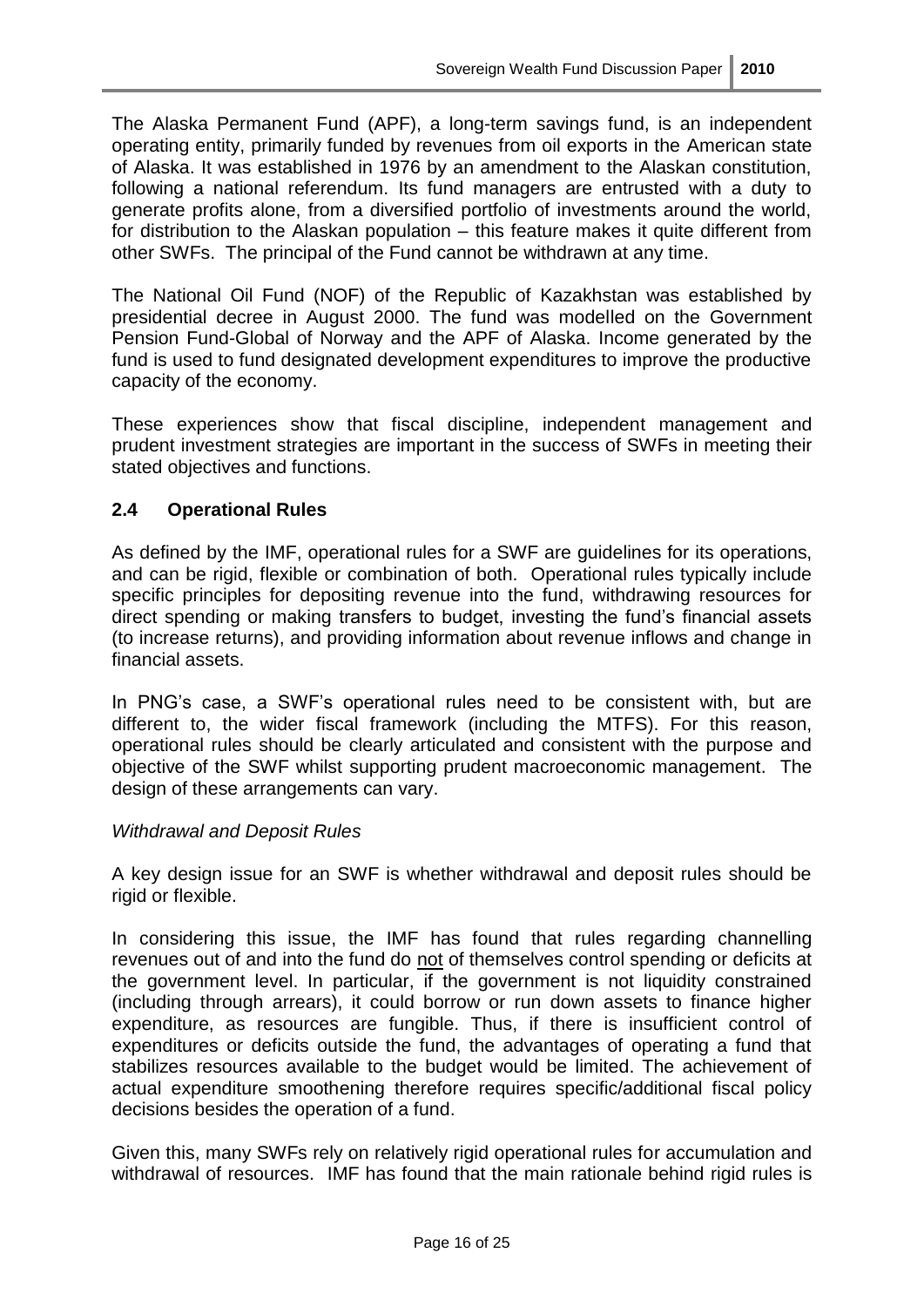to impose discipline and control and to minimize negative impacts of exceptionally high resource revenues from the budget and thereby help moderate and stabilize government expenditure by reducing policy discretion.

However, according to IMF"s recent work on SWFs, international evidence, including PNG's own experience with the MRSF, suggests that a number of countries have had difficulties in specifying and implementing financially and politically sustainable rules. It is crucial to have committed political leadership and support for the SWF for it to be successful. Rigid rules also face difficulties because of problems in identifying permanent and temporary components of commodity price changes. Moreover, tensions have often surfaced in the operation of funds with rigid rules, particularly in situations of significant external changes, for example the recent global financial crisis, shifting policy priorities, increased spending pressures, and conflicting asset and liability management objectives.

As a result, in a number of cases, rigid fund rules have been changed<sup>2</sup>, bypassed<sup>3</sup>, and suspended<sup>4</sup>. In some extreme cases, funds were eliminated altogether (e.g. Chad and Ecuador) because of accumulation of arrears and/or cash management problems in the context of increased spending pressures. In the case of the MRSF, rules on deposits and withdrawals were changed over time in the face of budgetary pressures, leading to large budget deficits and higher public debt. Moreover, the assets were used as collateral for new borrowing and to repay debt.

In light of this, the operational rules of a SWF need to be sufficiently flexible to allow it to function effectively within the wider fiscal framework, and deal with unexpected shocks, but rigid enough to impose sufficient discipline and control.

## *SWF Scope and Deposit/Withdrawal Arrangements*

<u>.</u>

In discussing the scope of an SWF for PNG, the Working Group has considered the Prime Minister"s recent statement and whether a SWF should include all tax revenues, including dividends and royalties, arising from all exhaustible mineral and petroleum commodities or only those arising from LNG Projects.

From a macroeconomic standpoint, the scope of a SWF should be framed by its policy objectives which are underpinned by the Government"s overarching economic and fiscal policy framework and integrated in a manner that promotes prudent macroeconomic and fiscal policy management.

With the PNG economy's heavy reliance on exhaustible mineral and petroleum commodities, it would make a lot of sense to deposit all proceeds, particularly tax revenue and dividends, arising from all exhaustible mineral and petroleum

 ${}^{2}$ Kazakhstan, Russia, and Trinidad and Tobago changed the threshold values for accumulating deposits several times and even the definitions of oil revenue affected by those rules in an effort to accommodate higher spending while maintaining the relevance of their funds.

 $3$ Algeria borrowed domestically to finance increased spending and passed on the liabilities to its oil fund, which was only allowed to repay debt

<sup>&</sup>lt;sup>4</sup>Venezuela is stopping the simultaneous accumulation of deposits and domestic debt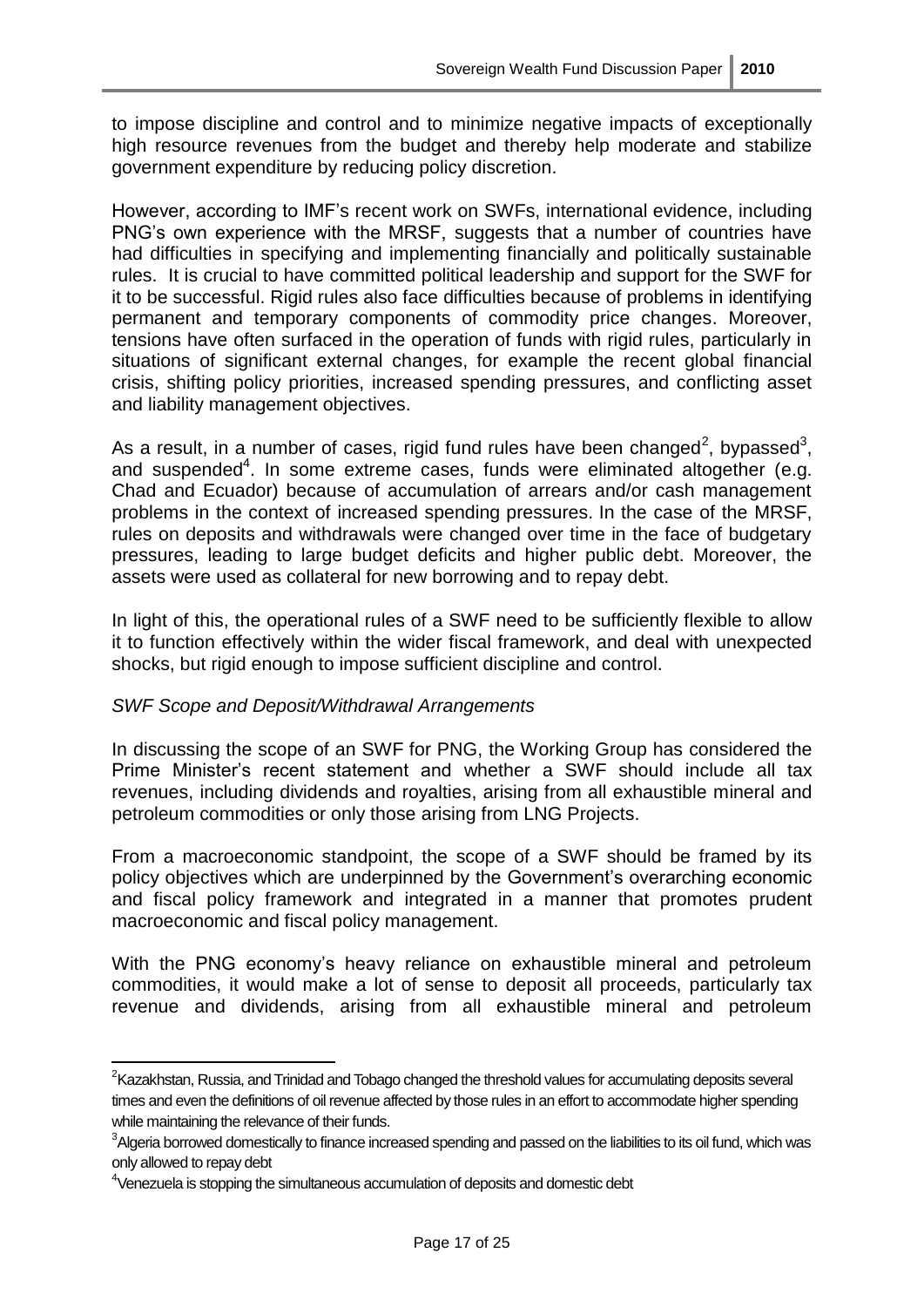commodities into a single offshore fund. This would also help to smooth fiscal revenue and sterilize foreign currency inflows.

In considering the separate objectives set out in the Prime Minister's recent statement, the Working Group considers that drawdown/withdrawal rules could be a preferable mechanism to achieve the stated objectives in a manner that is fully integrated with the budget process. In addition, such arrangements could help ensure that an aggregate level of Government expenditure is set in accordance with the absorptive capacity of the economy in order to ensure prudent macroeconomic and fiscal management. It is very important for fiscal policy control that all funds spent from a SWF flow through the budget, as well as to ensure full oversight by Government.

Such integration in having one overarching SWF allows for unified control and prioritization of Government spending and their financing and helps ensure that all expenditures are subject to appropriate consideration through the Budget process. This allows the Government to have maximum impact on the overall fiscal stance. Having multiple funds for different purposes would be likely to lead to a loss of fiscal policy coordination and control.

According to the World Bank, international experience with SWFs have brought to the fore the dangers of granting funds with capacity to spend by their own, of earmarking revenue from funds, and even of undertaking investments domestically that cannot be distinguished from budgetary operations. In order to avoid this, all revenues need to pass through the budget, and all spending to be executed by Treasury, in consultation with key government stakeholders.

In this regard, integration of drawdowns from the SWF into the Budget process is critical. Well designed drawdown arrangements also provide an opportunity for the Government to use funds for different purposes. In light of the economic considerations canvassed earlier, two important factors are:

- Drawdowns should be in accordance with the absorptive capacity of the economy and made through the annual Budget process.
- Drawdowns should be quarterly to facilitate cash flow management for the budget.

#### *Asset Portfolio and Risk Management*

Since SWFs hold substantial assets, their investment strategy needs to be crafted carefully and reviewed periodically. This strategy could be prepared by Treasury, in consultation with key government stakeholders. It is critical that the management of the assets be at arms length from Government for obvious reasons.

A fund should be guided by a clear investment strategy which defines:

- Investment objectives and strategy needs to be consistent with fund objectives and risk tolerance;
- The types of assets that the fund can invest in;
- The level of investment and exchange rate risks;
- The matching of the government's assets and liabilities;
- Diversification of the fund's assets;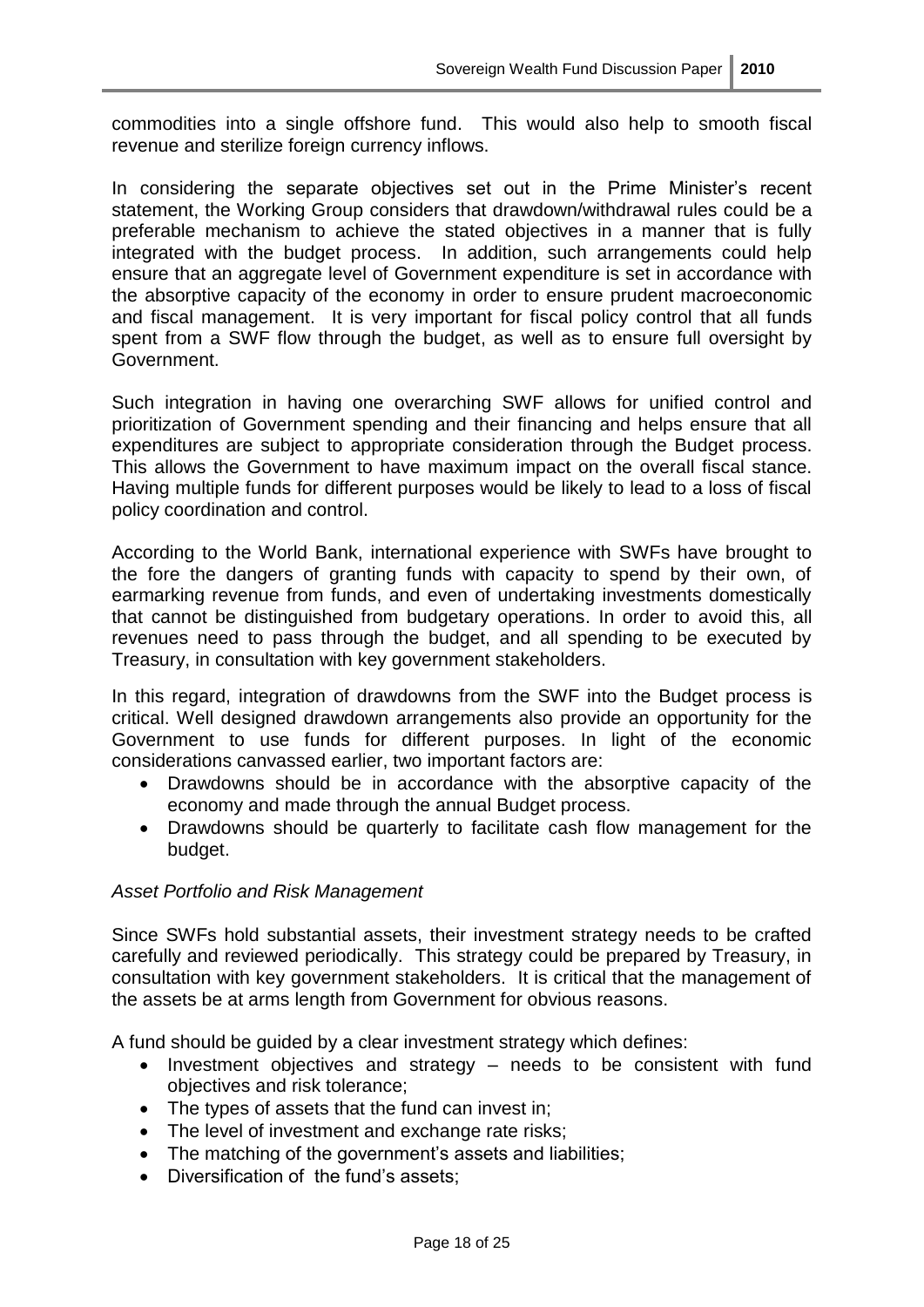- Prudent investment rules: and
- The time horizons of investments that take into account the desired level of liquidity required for withdrawal purposes.

The asset management strategy of Chile's SWF offers a valuable lesson. It has a transparent investment policy: two-thirds of the assets are held in foreign government inflation-index bonds, about 30 per cent in foreign money market funds and 3.5 per cent in other sovereign bonds.

The aim is for the SWF is to follow best practice in sovereign wealth fund management, including adopting best international asset management practice in all aspects of fund management. The SWF should be managed with a view to maximize return given a moderate level of risk. At the same time, the SWF should give regard to the conduct of the companies in which the SWF is invested.

The investment mandate of the SWF should be to maximize the overall return on the assets within a given level of risk tolerance, sound investment practice and fundamental governance principles. A currency benchmark should also be defined in the investment mandate to manage exchange rate risks.

While it is likely that the fund will be denominated in US dollars (as discussed in section 2.7), investments could be undertaken in a range of currencies. Actual currency composition of the asset portfolio should be determined in the context of an asset-liability matching framework and the volatility of the major currencies in which PNG"s foreign assets and liabilities are held. For example, by matching the assets of the Government against its liabilities or by selecting currencies which are relatively more stable, would diversify risk and maximize returns, as well as reduce the exchange rate exposure risk. In addition, interest rate risks and credit risks should be defined in the investment policy to guide the selection of asset portfolio composition of the fund.

In defining the investment strategy for the SWF, guidelines for an investment benchmark portfolio should be developed for implementation. The composition of the benchmark portfolio needs further consideration; however, it should consist primarily of investment grade sovereign bonds, listed equities and private bonds.

The indices (weights) making up the benchmark asset portfolio for the SWF should include a representative selection of investment grade securities. The benchmark index for equities should comprise companies in the advanced economies, whilst the benchmark index for bonds should comprise securities issues in investment grade currencies.

The adoption of such a prudent investment mandate will help strengthen confidence in the SWF and its management.

#### **2.5 Governance, Accountability and Transparency**

It is crucial that best practice, governance, accountability and transparency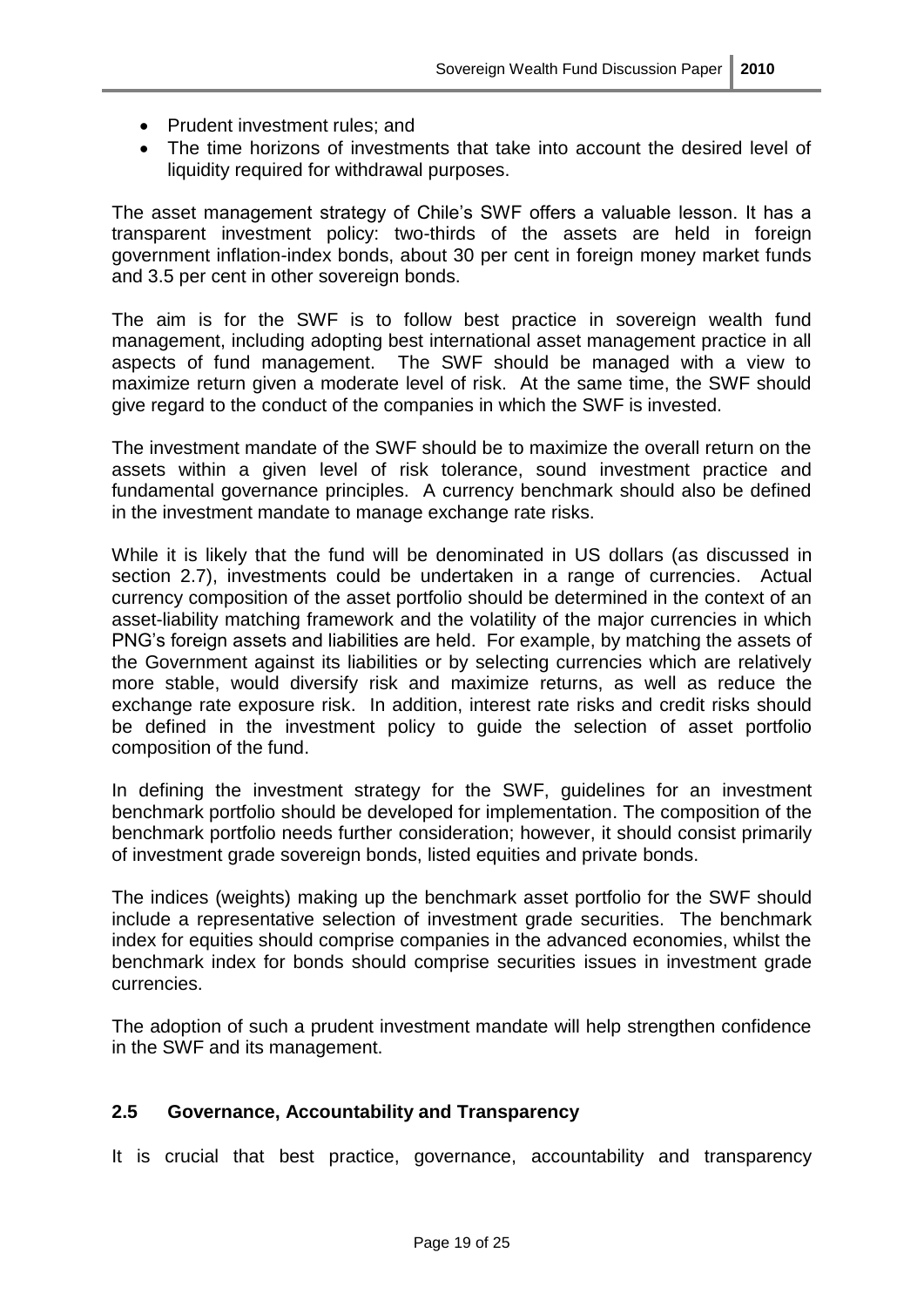arrangements anchor the establishment and management of the SWF to help guarantee its success.

#### *Governance*

Consistent with international best practice, the governance framework for a SWF should be sound and establish a clear and effective division of roles and responsibilities. This is necessary to facilitate accountability and operational independence in the management of the SWF so it can to pursue its objectives.

The Working Group has found that governance arrangements differ between SWFs. Some SWFs (for example the Australian Future Fund) are established as separate legal entities, whereas other SWFs (for example Norway's Government Pension Fund – Global and Timor-Leste"s Petroleum Fund) are established as a pool of assets without separate legal identity. Based on initial consideration of this issue, it is likely that the latter approach is best suited to PNG"s circumstances, particularly given the related consideration of using an offshore investment manager to oversee day to day investment management of a SWF.

To oversee the operation of a SWF, the Working Group considers that the Government should establish an independent board which is established to act in the best interests of the SWF, which has a clear mandate and adequate authority and competency to carry out its functions. Membership of such a board should reflect a suitable range of relevant skills, background and experience rather than being based on community or sectional interests. Such membership would, however, be expected to include the Government representatives (including the Treasury Secretary and Governor BPNG), independent representatives with relevant skills, background and experience and the SWF investment manager. Possible board models for further consideration include the PNG Sustainable Development Program and Nambawan Superannuation Limited. Such a board could be directly supported by the Department of Treasury and BPNG.

#### *Accountability*

Given past experience with serious accountability issues in PNG, an accountability framework modelled on international best practice should be adopted and implemented for the SWF, with specific reference to the Sovereign Wealth Fund Generally Accepted Principles and Practices (Santiago Principles).

The accountability framework must identify and establish clear relationships and roles between the SWFs owner, its governing body, the manager of the fund, investment manager and the custody manager. The overall framework should have the following features:

#### • Institutional Accountability

The SWFs governing body and its manager must report to the owner and fully account for the management and operations of the Fund.

Allocation Accountability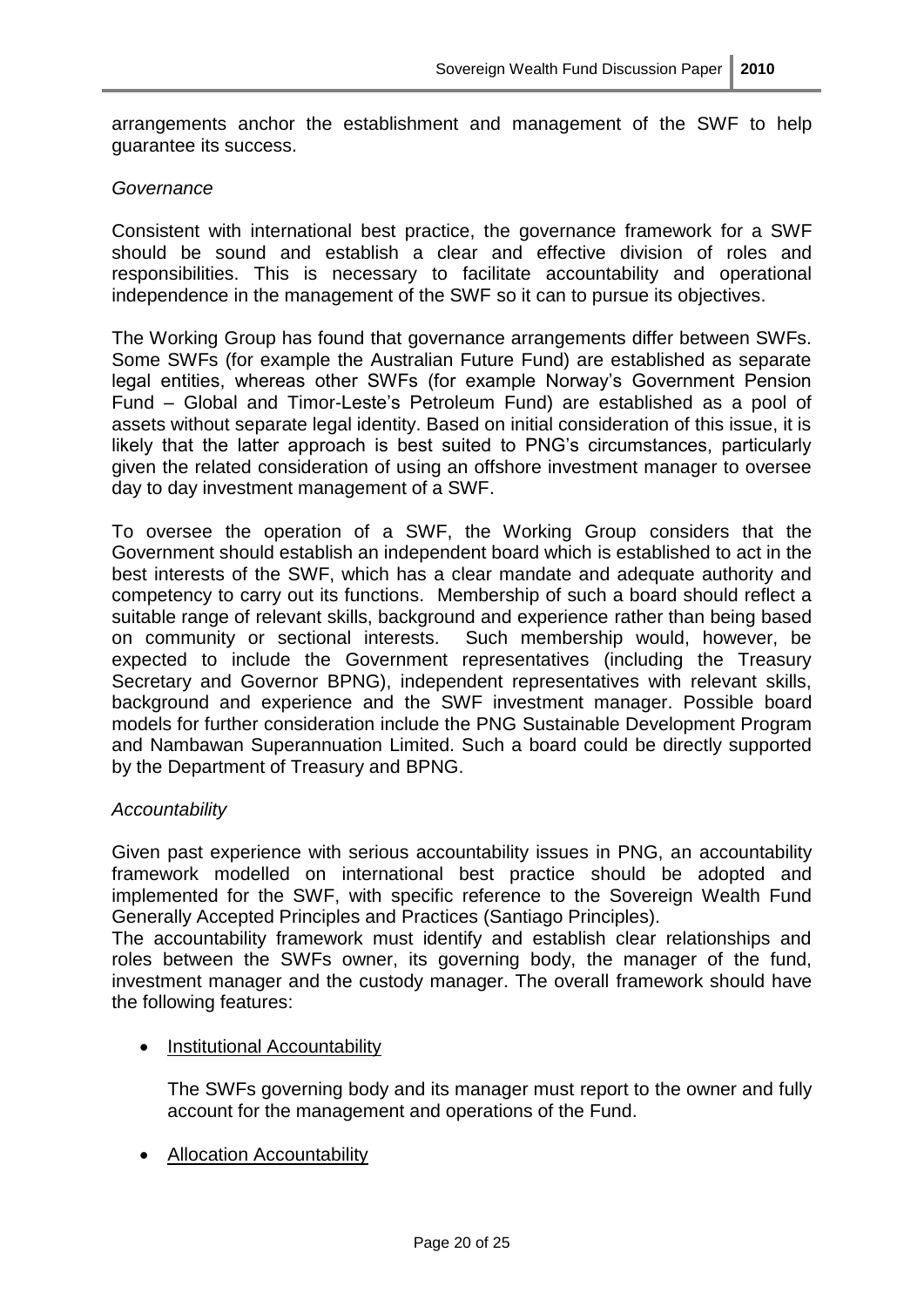The Government, including Parliament, must fully account for funding allocations by the SWF to the national budget.

• Fund Use Accountability

The uses of funds allocated through the national budget for designated purposes must be fully accounted for by the spending entity and the suppliers of goods and services.

#### • Foreign (Host) Country Accountability

The SWF must comply with policies, laws and regulations for jurisdictions in which it conducts its business.

• Ethical Accountability

Professional and ethical standards should be clearly defined and disclosed to the governing body, the fund manager and staff members.

The building block of accountability is to establish a long-term savings institution that:

- is independent from Government/political interference;
- has clearly defined objectives and functions;
- has predatory controls;
- minimizes adverse substitution effects; and
- is for future generations.

The independence of the SWF should ensure that it is free from external political and other influences so that it can conduct its operations within the confines of its stated objectives and functions. A sound legal framework that underpins a robust institutional and governance structure and clearly defined relationships to other private and pubic institutions should assist with effective operation of a SWF to achieve its stated purpose.

The objectives and functions need to be clearly stated for the operation of the SWF, to prevent its use for unclear or undefined purposes. A clearly defined policy purpose facilitates formulation and implementation of appropriate investment strategies based economical and financial objectives. The pursuit of other types of objectives (secondary objectives) should be narrowly defined and mandated explicitly.

Predatory controls are designed to protect the institution and the integrity of funds disbursements. Defining fiscal rules for SWF withdrawals, eliminating mortgaging of SWF for government borrowings, and preventing the SWF from taking controlling interest or being controlled by another entity controlled by the government, minimizes opportunistic behaviour that may defeat or threaten the long-term sustainability of the fund. Funds allocated by the SWF should be used for designated purposes only, within the overall budget and fiscal policy framework. This provides the basis for an audit trail, from fund allocation to its ultimate use. It ensures efficient resource allocation and use in a transparent and accountable manner.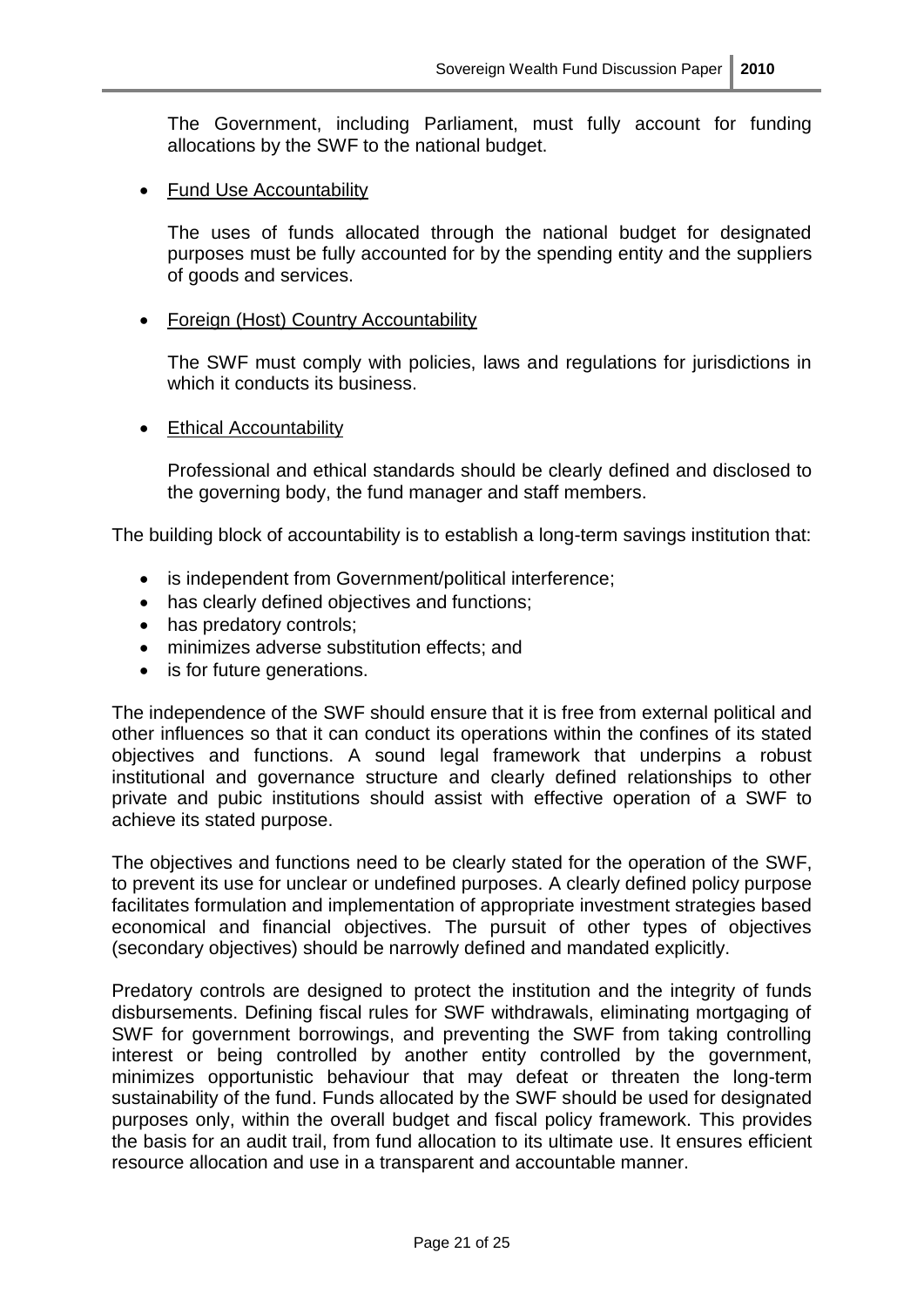The more challenging issue is how to minimize the perception that the SWF is a substitute or replacement for other operations and financing of the government, or the operations of the private sector. Investing all of the LNG taxes, royalties and dividends outside PNG and limiting budget funding to designated purposes, would address and minimize the adverse substitution effects, but would not eliminate it completely for other operations and financing of the government.

Establishing a SWF for future generations would help preserve the fund"s capital at all times. However, in PNG"s case, strong development needs indicate that some capital withdrawal in the early years may be warranted to ensure that development spending is in accordance with the absorptive capacity of the economy and the Government"s desire to improve economic development as quickly as possible.

#### *Transparency*

The transparent operation of the SWF requires development and implementation of clear policies, guidelines, systems and work processes, and reporting systems to support the objectives and functions of the SWF. Where required, these should be readily available for public access in a timely manner.

Investment policies for investments by the SWF; and policies and procedures for receipt of funds, fund contributions, fund allocation, record keeping, withdrawal and transfers must be adopted and implemented, forming an integral part of the governance framework to support the objectives and functions of the SWF.

Regular reporting and information dissemination to the stakeholders and the wider public are essential in ensuring institutional transparency and accountability. Annual report and accompanying financial statements on the operations and performance of the SWF should be prepared and disclosed in a timely fashion, in accordance with recognised and generally accepted international and national accounting standards and practices. In addition, more regular reporting should be provided to the Department of Treasury and the Bank of Papua New Guinea on either a biannual or quarterly basis. Where required, any other information should also be disclosed on a regular basis.

The SWF should be set up on these accountability and transparency principles so that its operations are subject to both internal and external performance reviews, including regular audits by professional international auditors, to ensure that a high degree of transparency and accountability is maintained.

## **2.6 Integration of a SWF within the Fiscal Framework**

The importance of fully integrating a SWF into the fiscal framework has been discussed in earlier sections. However, it needs to be recognised that a SWF"s operational rules and drawdown arrangements will not by themselves control spending and deficits. This will remain a function of the Government's wider fiscal management and Budget process.

PNG"s current fiscal framework comprises the Medium Term Fiscal Strategy 2008-12 (MTFS) supported by a debt management strategy, the *Papua New Guinea Fiscal*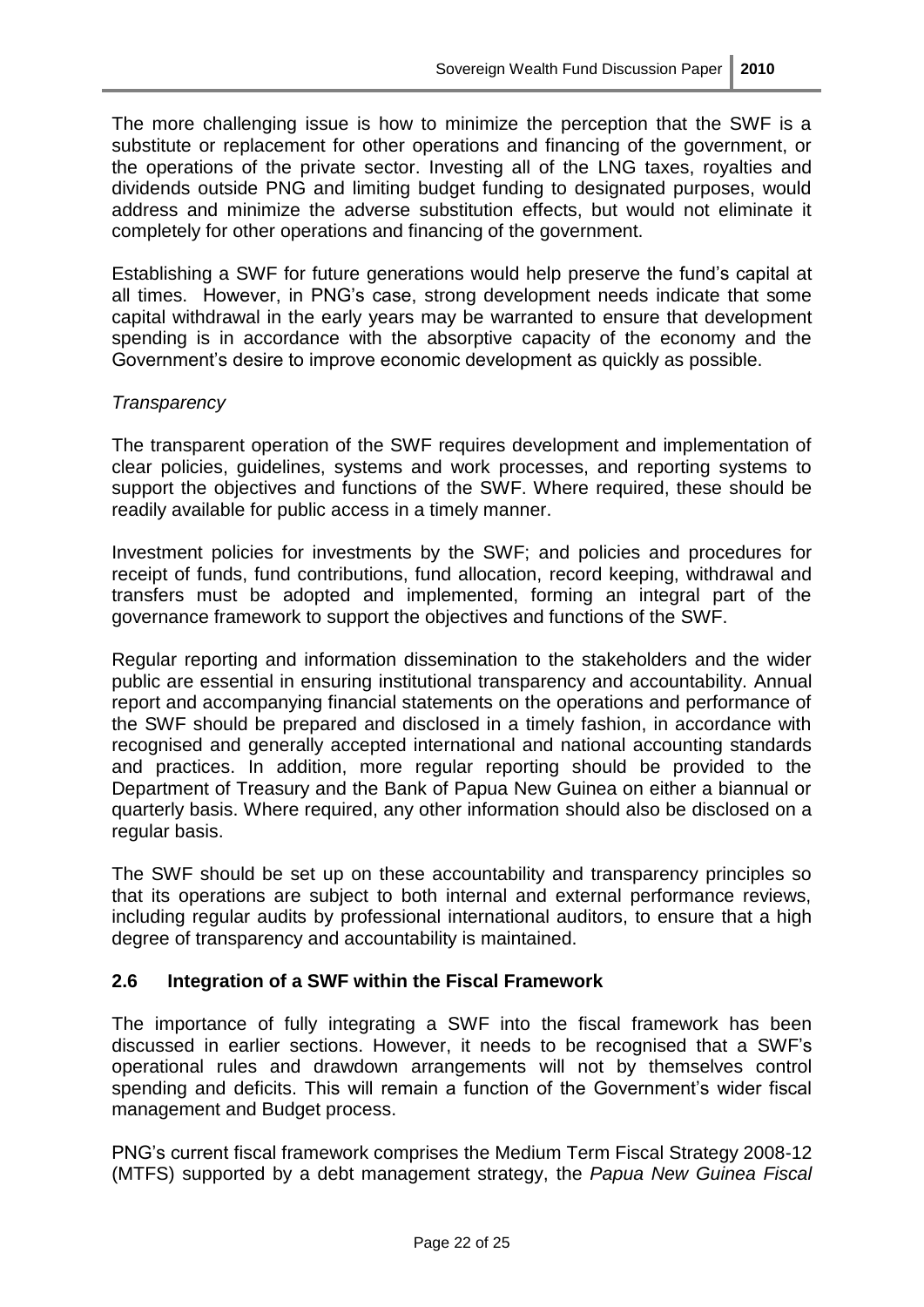*Responsibility Act 2006* and the *Public Finances (Management) Act 1995*. Careful integration of a SWF within this existing fiscal framework is desirable, as it would support and strengthen existing arrangements and would be consistent with best international practice and the Sovereign Wealth Fund Generally Accepted Principles and Practices (Santiago Principles).

While the exact changes required will need to be determined by a final decision on a SWF, the Working Group considers that a SWF should be supported by separate legislation that establishes:

- Legal framework and objectives
	- Legal basis and form
	- Objectives and wider policy linkages
	- Relationship with other legislation
- Coordination with the fiscal framework and policies
	- Macroeconomic linkages
	- Funding and withdrawal rules
	- Statistics compilation and reporting
- Institutional framework, governance and accountability structure
	- Institutional and Governance framework
	- Accountability
	- Assurances of integrity of operations
- Investment and risk management framework
	- Investment policy
	- Risk management and performance measurement

In addition, it is likely that the MTFS will need to be modified to reflect a SWF and possible amendments to the *Papua New Guinea Fiscal Responsibility Act 2006* and *Public Finance (Management) Act 1995* may be required to reflect and incorporate a SWF.

#### **2.7 SWF currency denomination and location**

In exploring the establishment of an offshore SWF, the Working Group has considered the appropriate currency denomination and possible location of a fund.

With respect to currency denomination of a SWF, world commodity markets are US dollar denominated and LNG related tax revenues, dividends and other proceeds will be accounted for in the US dollar. In light of this, it would be practical for SWF investments, operations and accounting to be denominated in US dollars. Such an approach is consistent with existing practice of overseas incorporated entities (for example, PNGSDP).

With respect to the location of an offshore investment manager to manage SWF investments, the Working Group considers that proximity to a major regional financial market and reputable fund management expertise should be a major determinant.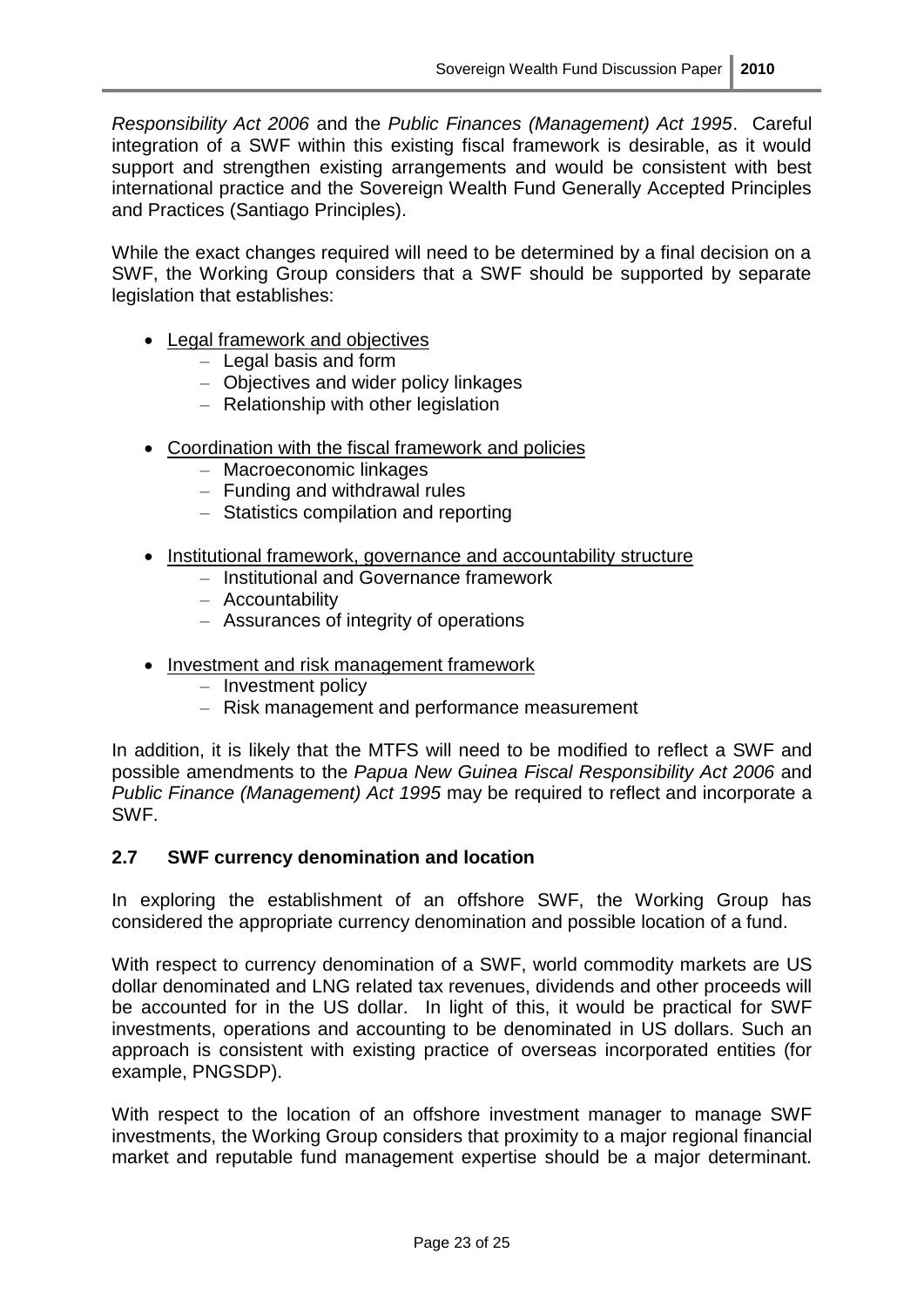While specific location recommendations will need to be subject to a full review, possible locations could include Singapore or the United States.

#### **SECTION 3 – PRELIMINARY CONCLUSIONS**

The Working Group has prepared this discussion paper to identify key issues, reflect initial consultations with priority domestic stakeholders and identify issues requiring further examination.

In particular, the Working Group has considered the appropriateness of current arrangements and possible future arrangements to best manage the substantial future revenues arising from LNG production.

This work suggests that:

- A single offshore financing fund is likely to be the best approach to support the effective macroeconomic management of windfall revenues that will underpin social and economic development in the country. In considering the Prime Minister"s recent statement, using such an approach with specific drawdown arrangements could be an effective way to achieve the three desired objectives.
- Key design elements of a SWF should include:
	- Fully integrating the SWF with the budget and fiscal framework.
	- Governance, transparency, disclosure, accountability and asset management rules should be based on international best practice.
	- Drawdown rules need to be developed that ensure prudent macroeconomic management while directly supporting the Government"s development objectives.
	- The SWF should be overseen by an independent board which is established to act in the best interests of the SWF, and have a clear mandate and adequate authority and competency to carry out its functions.
	- Investment should be undertaken by an offshore investment manager who should invest only in foreign assets and be restricted from purchasing PNG government debt or investing or lending directly domestically.

These issues will be subject to further consideration and consultation, including at a domestic stakeholder workshop and a joint domestic/international stakeholder workshop planned to be held in Port Moresby in May 2010.

In addition, any interested organization or individual wanting to provide written comments on this discussion paper is invited to forward their comments by  $30<sup>th</sup>$  April 2010 to:

> **Secretariat** Joint Sovereign Wealth Fund Working Group Bank of Papua New Guinea ToRobert Haus PO Box 121, Port Moresby